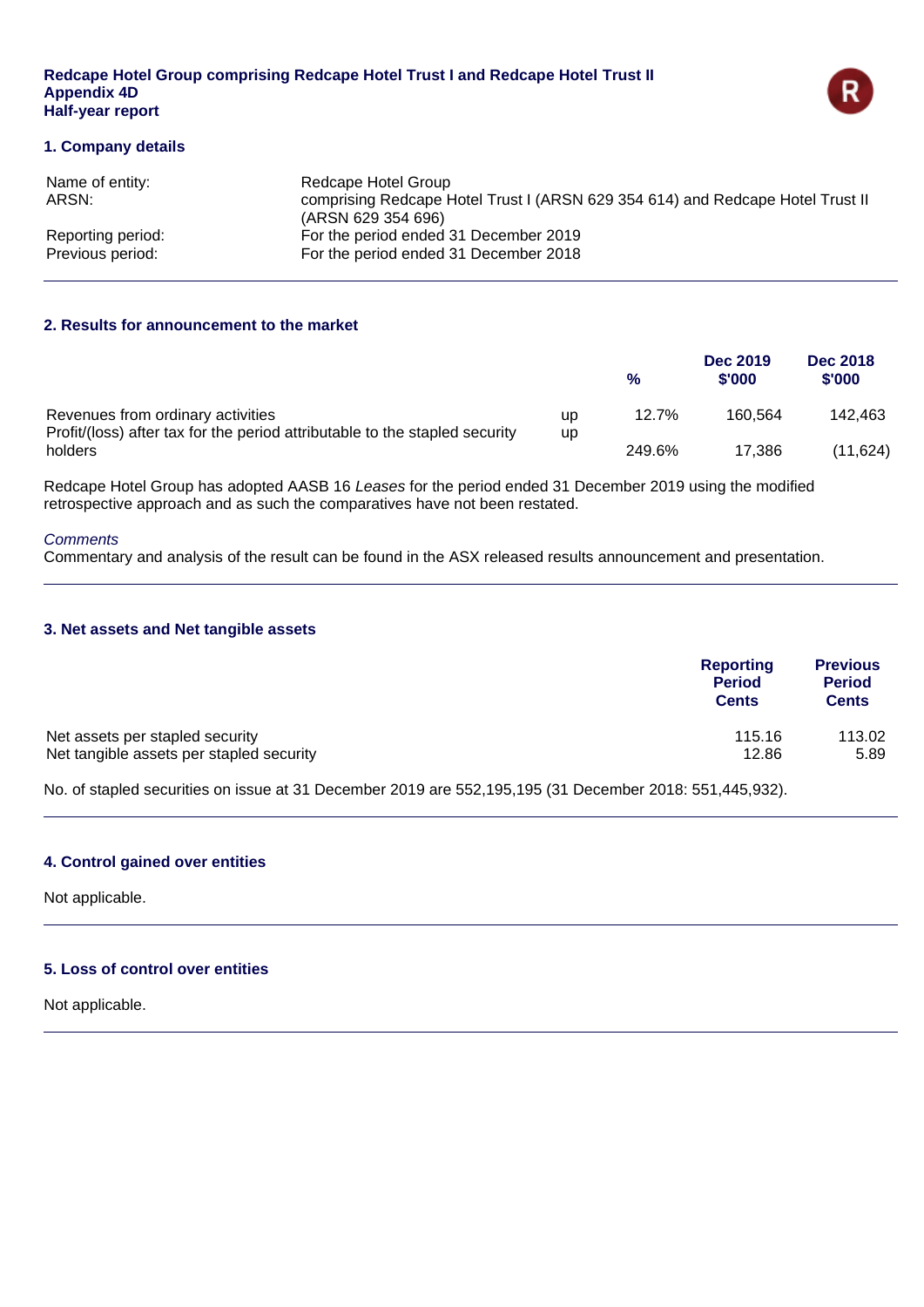

### **6. Distributions**

### *Current period*

|                                                                                                                                                                | <b>Amount per</b><br>security<br><b>Cents</b> | <b>Franked</b><br>amount per<br>security<br><b>Cents</b> |
|----------------------------------------------------------------------------------------------------------------------------------------------------------------|-----------------------------------------------|----------------------------------------------------------|
| Distribution for the quarter ended 30 September 2019 (paid 29 November 2019)<br>Distribution for the quarter ended 31 December 2019 (payable 28 February 2020) | 2.199<br>2.211                                |                                                          |
| Previous period                                                                                                                                                | <b>Amount per</b><br>security<br><b>Cents</b> | <b>Franked</b><br>amount per<br>security<br><b>Cents</b> |
| Distribution for the quarter ended 30 September 2018 (paid 31 October 2018)<br>Distribution for the quarter ended 31 December 2018 (paid 31 January 2019)      | 2.205<br>2.205                                |                                                          |

There is no foreign sourced distribution for the current and previous period.

### **7. Distribution reinvestment plans**

### *The following dividend or distribution plans are in operation:*

The Distribution Reinvestment Plan ("DRP") was active for the FY20 September quarter distribution and deactivated for FY20 December quarter distribution.

The key terms of the DRP are as follows:

- Securities acquired under the DRP rank equally with existing securities on issue.
- The price at which securities were allocated under the DRP was the average of the daily volume weighted average price of all sales of stapled securities of Redcape Hotel Group (ASX code: RDC) recorded on ASX for each of the first ten ASX trading days following the ASX trading day from and including the 3rd ASX trading day after the record date in respect of the distribution.

### **8. Details of associates and joint venture entities**

Not applicable.

### **9. Foreign entities**

*Details of origin of accounting standards used in compiling the report:*

Not applicable.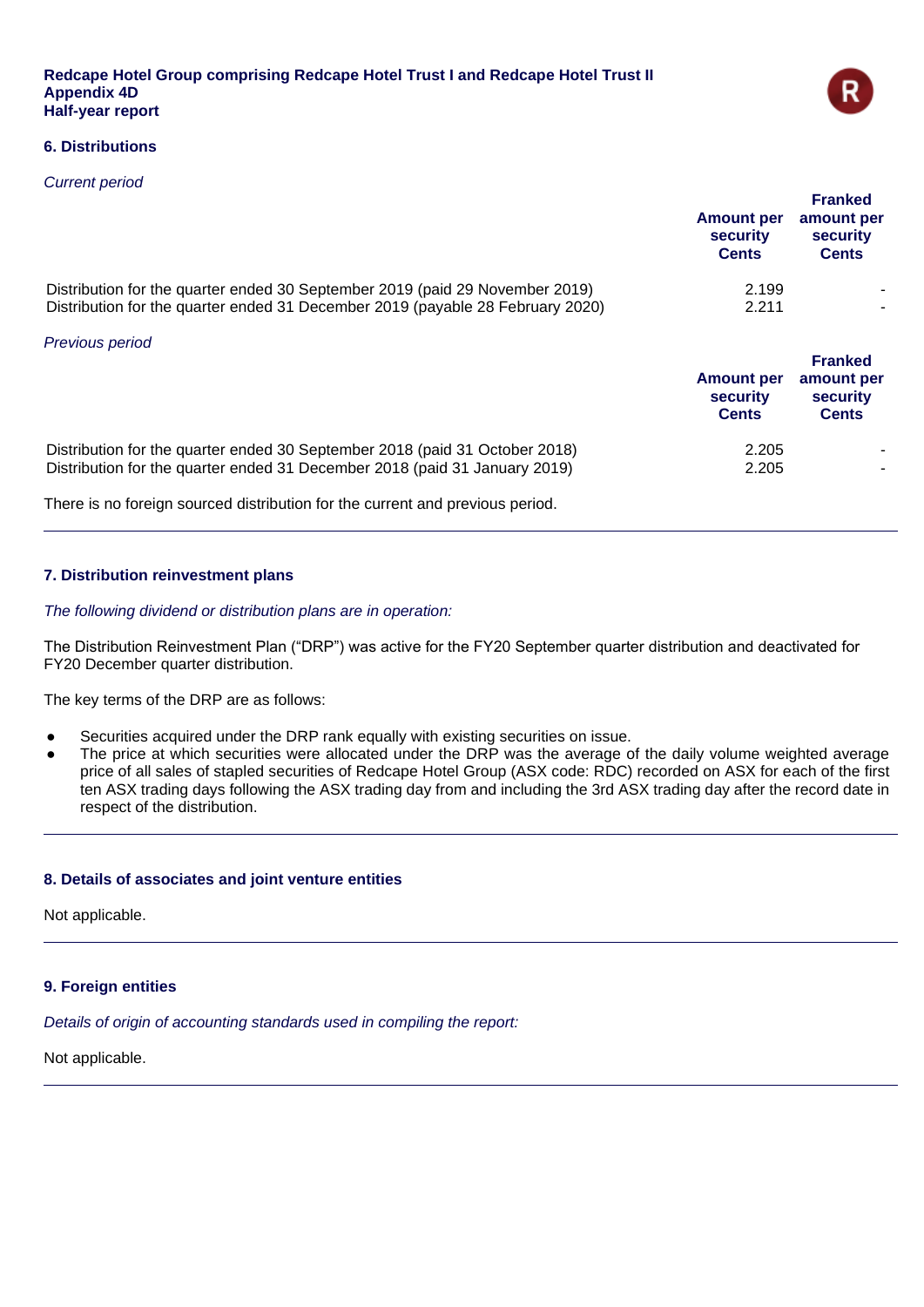### **Redcape Hotel Group comprising Redcape Hotel Trust I and Redcape Hotel Trust II Appendix 4D Half-year report**



### **10. Audit qualification or review**

*Details of audit/review dispute or qualification (if any):*

The financial statements were subject to a review by the auditors and the review report is attached as part of the Interim Report.

### **11. Attachments**

### *Details of attachments (if any):*

The Interim Report of Redcape Hotel Group for the period ended 31 December 2019 is attached.

### **12. Signed**

T

Nicholas Collishaw Chairman Sydney

Signed **Date: 19 February 2020**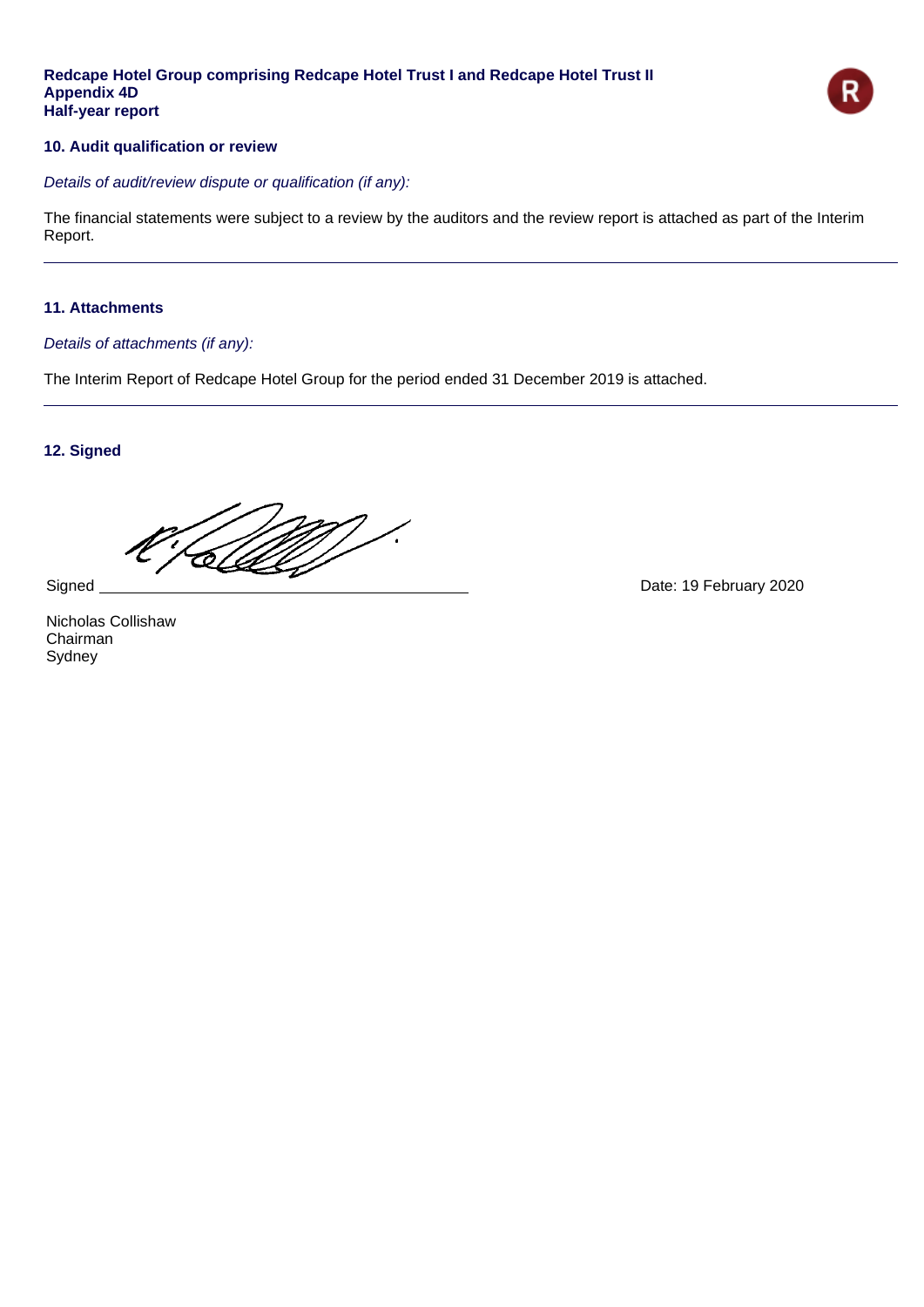## **Redcape Hotel Group comprising Redcape Hotel Trust I (ARSN 629 354 614) and Redcape Hotel Trust II (ARSN 629 354 696)**

**Interim Report - 31 December 2019**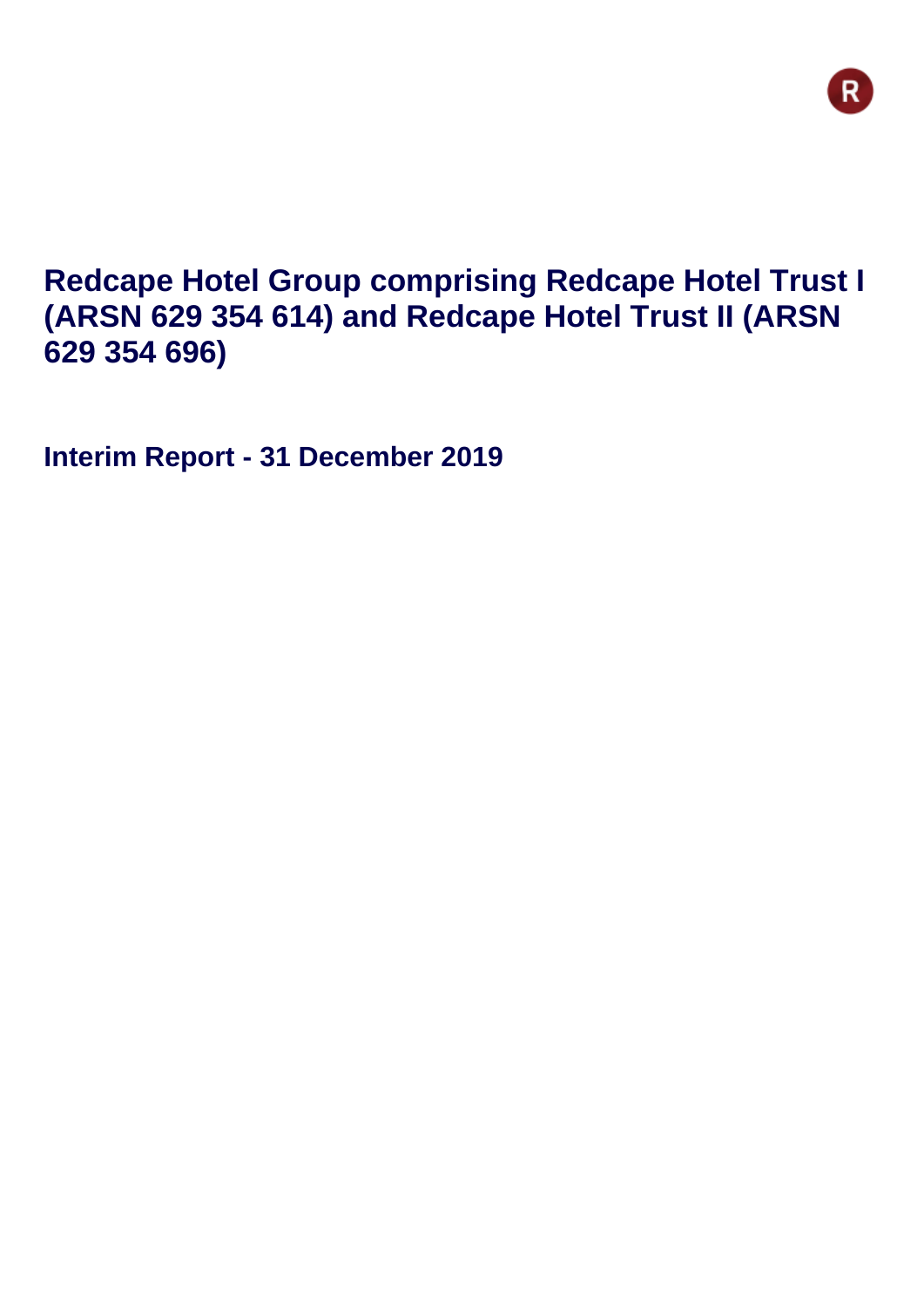

The directors of the Responsible Entity present their report, together with the financial statements, of the consolidated entity (referred to hereafter as 'Redcape' or 'Group') consisting of Redcape Hotel Trust I (RHT I) and Redcape Hotel Trust II (RHT II) and the entities they controlled at the end of, or during, the period ended 31 December 2019.

### **Directors**

The following persons were directors of the Responsible Entity of Redcape for the period ended 31 December 2019:

Mr Nicholas Collishaw Mr Daniel Brady Mr Andrew Ireland Mr David Groves Mr Hugh Thomson

### **Non-IFRS Disclosures**

The Group utilises non-IFRS underlying adjustments and other financial metrics such as Distributable earnings in its assessment and presentation of Group performance. In particular the Group references Underlying Operating Earnings Before Interest, Tax, Depreciation and Amortisation ("Underlying Operating EBITDA"), Distributable Earnings per Security and Underlying Net Profit After Tax ("Underlying NPAT").

The directors believe the underlying financial and distributable earnings information is useful to users as it:

- reveals the underlying run rate business economics of Redcape which enhances the reader's understanding of past performance;
- provides insight into Management's decision making as Management uses these measures to run the business, allocate resources and make financial, strategic and operating decisions;
- forms the basis of Redcape's annual budgeting and internal forecasting processes; and
- forms the basis of the financial metrics relevant to the determination of variable components of executive and employee remuneration.

Underlying NPAT and other financial metrics, such as distributable earnings are not prepared in accordance with International Financial Reporting Standards and are not audited.

Differences in measurement can have both a positive and negative impact on the underlying financial information presented. Specifically, some adjustments give rise to material reductions in underlying measures but align with the principles by which Redcape views and manages itself internally.

### **Principal activities**

Redcape is an ASX listed, leading Australian hotel business operating a portfolio of 32 hotels across NSW and QLD. Redcape owns 30 of the 32 hotels it operates as Freehold Going Concerns. The hotels offer patrons:

- Gaming
- On-premise food and beverage
- Off-premise packaged liquor through retail bottle shops
- Other services

Freehold Going Concern ownership gives Redcape the ability to invest in refurbishment opportunities as well as provide potential future capital gains from the real estate on which the hotels are situated.

#### **Review of operations**

The statutory profit for Redcape after providing for income tax amounted to \$17.4 million (31 December 2018: loss of \$11.6 million).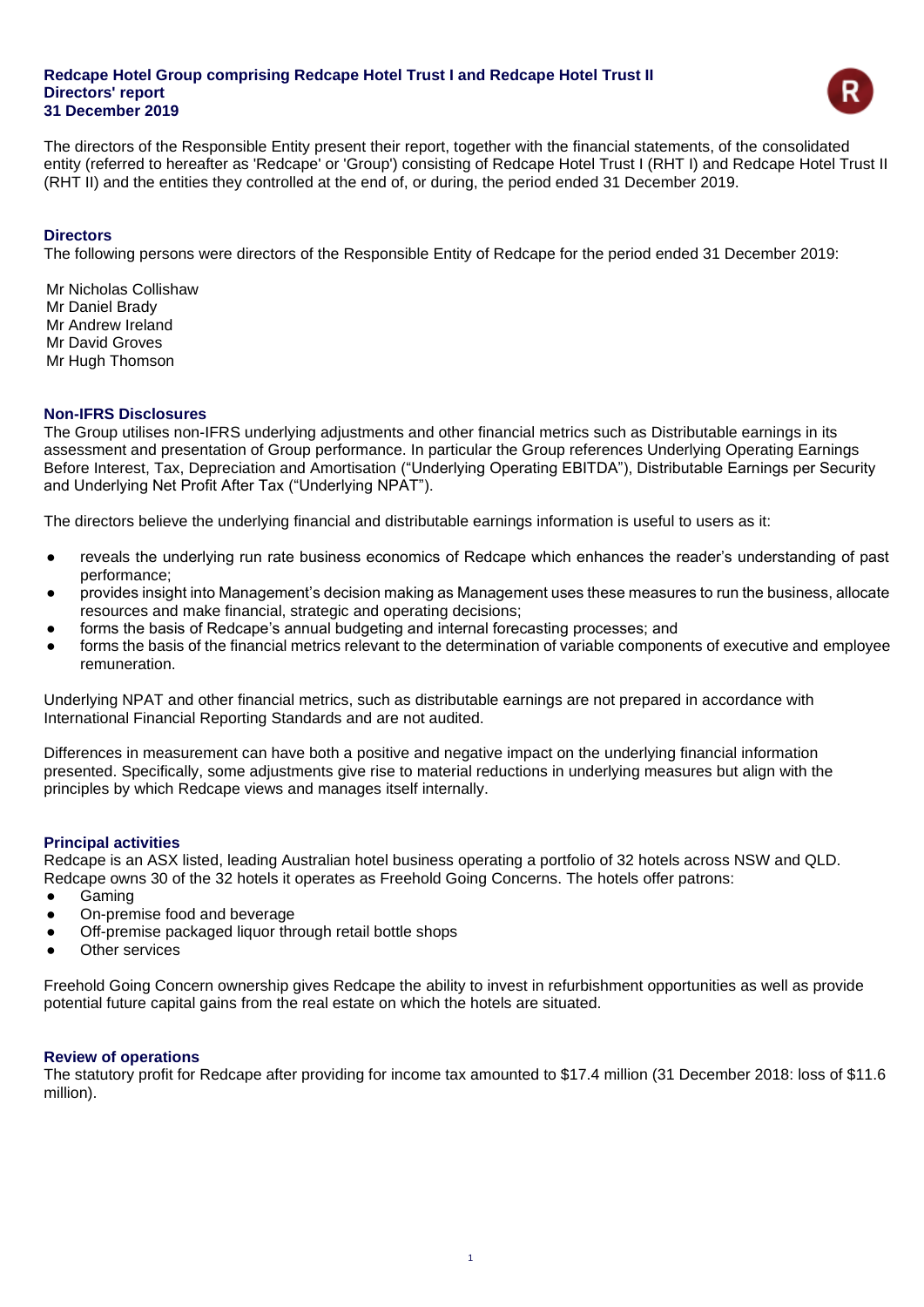

The key highlights are set out below:

- Distributable earnings of \$26.4 million or 4.78 cents per stapled security
- Distributions of \$24.3 million or 4.41 cents per stapled security
- Underlying operating EBITDA increased 19.8% to \$38.7 million
- Operating cash flows of \$16.2 million
- Portfolio value decreased to \$1,057.1 million (including Royal Hotel which has been classified as an asset held for sale) from \$1,077.4 million in June 2019. The decline in value reflects the net impact of revaluation \$10.4 million, Eden Brewhouse acquisition \$11.5 million, divestment of St George Hotel (\$45.8 million) and capital spend less depreciation.
- Net Asset Value of \$1.152 per stapled security
- Total capital expenditure of \$10.7 million of which \$6.8 million related to capital growth and \$3.9 million for capital maintenance

|                                                                | <b>Consolidated</b><br><b>Dec 2019</b> | <b>Consolidated</b><br><b>Dec 2018</b> | <b>Change</b>   | <b>Change</b> |
|----------------------------------------------------------------|----------------------------------------|----------------------------------------|-----------------|---------------|
|                                                                | \$'000                                 | \$'000                                 | \$'000          | $\frac{9}{6}$ |
| Gaming revenue                                                 | 102,684                                | 90,726                                 | 11,958          | 13.2%         |
| On-premise revenue                                             | 32,987                                 | 26,435                                 | 6,552           | 24.8%         |
| Off-premise revenue                                            | 24,280                                 | 24,812                                 | (532)           | $(2.1\%)$     |
| Other revenue                                                  | 613                                    | 490                                    | 123             | 25.1%         |
| Total revenue (a)                                              | 160,564                                | 142,463                                | 18,101          | 12.7%         |
| Cost of sales (a)                                              | (74, 833)                              | (67, 265)                              | (7, 568)        | (11.3%)       |
| <b>Gross profit</b>                                            | 85,731                                 | 75,198                                 | 10,533          | 14.0%         |
| Rent expense                                                   | (76)                                   | (833)                                  | 757             | 90.9%         |
| <b>Employment costs</b>                                        | (21, 502)                              | (18, 984)                              | (2, 518)        | (13.3%)       |
| Other operating costs                                          | (16, 866)                              | (15, 186)                              | (1,680)         | $(11.1\%)$    |
| Management fees                                                | (8, 594)                               | (7, 893)                               | (701)           | $(8.9\%)$     |
| <b>Underlying Operating EBITDA</b>                             | 38,693                                 | 32,302                                 | 6,391           | 19.8%         |
|                                                                |                                        |                                        |                 | 100.0%        |
| Listing costs and performance fee<br>Loss on asset revaluation |                                        | (20, 562)<br>(5,814)                   | 20,562<br>5,814 | 100.0%        |
| Venue acquisition costs                                        | (856)                                  | (7,589)                                | 6,733           | 88.7%         |
| Gain on sale of venues                                         | 366                                    | 1,029                                  | (663)           | (64.4%)       |
| Loss on sale of other non-current assets                       | (388)                                  | (452)                                  | 64              | 14.2%         |
| Restatement of management fees pre-IPO                         |                                        | 254                                    | (254)           | $(100.0\%)$   |
| One-off employee share grants                                  |                                        | (199)                                  | 199             | 100.0%        |
| <b>Statutory EBITDA</b>                                        | 37,815                                 | (1,031)                                | 38,846          | 3767.8%       |
|                                                                | (827)                                  |                                        | (827)           |               |
| Depreciation expense on right-of-use assets<br>Depreciation    | (6, 556)                               | (5, 174)                               | (1, 382)        | (26.7%)       |
| <b>Statutory EBIT</b>                                          | 30,432                                 |                                        | 36,637          | 590.4%        |
|                                                                |                                        | (6, 205)                               |                 |               |
| Interest on lease liability                                    | (418)                                  |                                        | (418)           |               |
| Net financing costs (b)                                        | (12,085)                               | (8, 427)                               | (3,658)         | (43.4%)       |
| Profit/(loss) before tax                                       | 17,929                                 | (14, 632)                              | 32,561          | 222.5%        |
| Tax (expense)/benefit                                          | (543)                                  | 3,008                                  | (3, 551)        | (118.1%)      |
| Statutory net profit/(loss) after tax                          | 17,386                                 | (11, 624)                              | 29,010          | 249.6%        |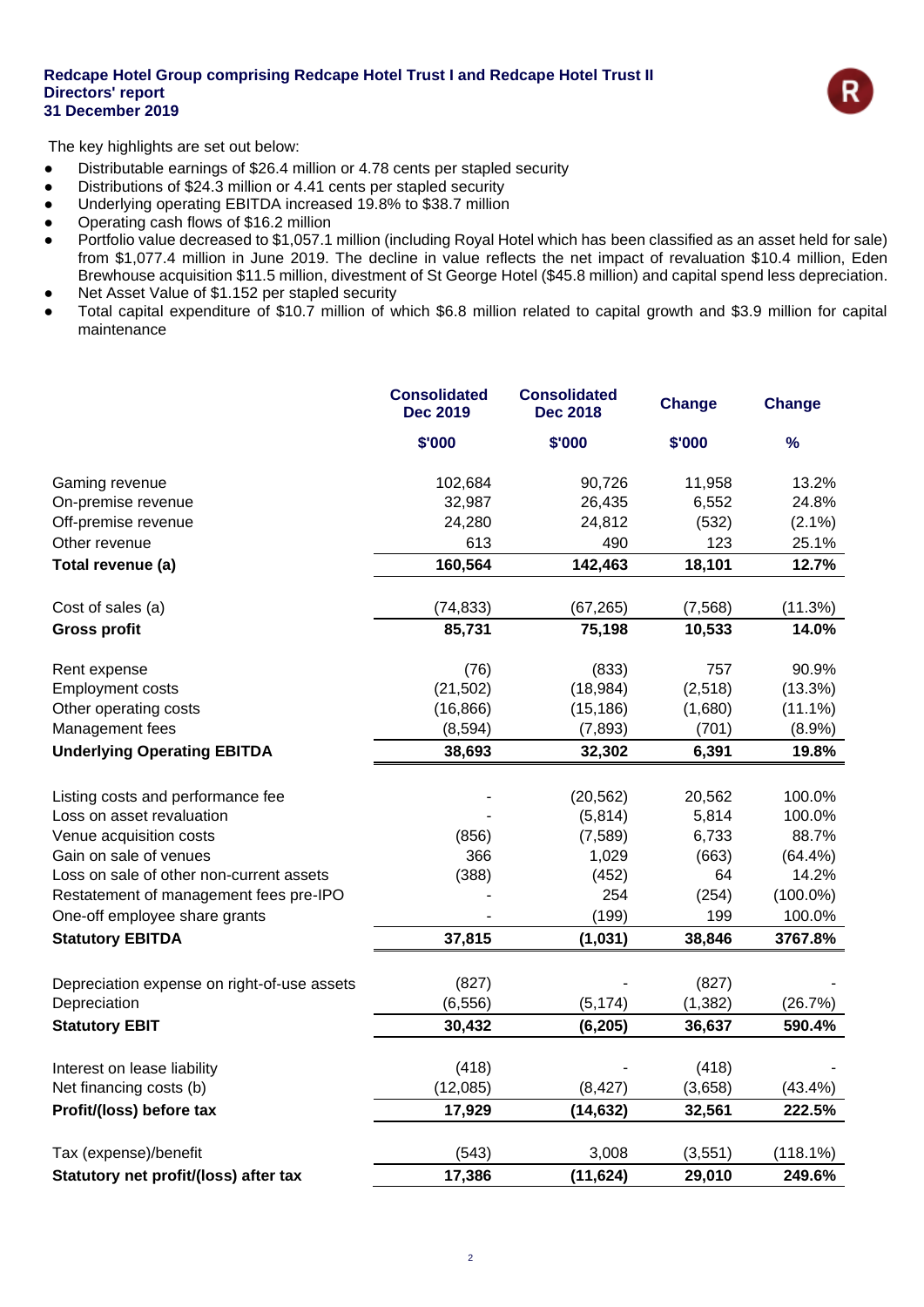

- (a) Prior period comparatives for Revenue, Cost of Sales and Expenses have been reclassified to align with current period.
- (b) Includes \$3.8 million of hedge break costs and \$0.2 million capitalised loan establishment costs written off due to refinancing in September 2019.

|                                                             | <b>Consolidated</b><br><b>Dec 2019</b> | <b>Consolidated</b><br><b>Dec 2018</b> | <b>Change</b> | <b>Change</b> |
|-------------------------------------------------------------|----------------------------------------|----------------------------------------|---------------|---------------|
|                                                             | \$'000                                 | \$'000                                 | \$'000        | %             |
| Statutory net profit/(loss) after tax                       | 17,386                                 | (11, 624)                              | 29,010        | 249.6%        |
| <b>Underlying adjustments</b>                               |                                        |                                        |               |               |
| Listing costs and performance fee                           |                                        | 20,562                                 | (20, 562)     | $(100.0\%)$   |
| One-off refinancing costs                                   | 3,992                                  |                                        | 3,992         |               |
| Restatement of management fees pre-IPO                      |                                        | (254)                                  | 254           | 100.0%        |
| One-off employee share grants                               |                                        | 199                                    | (199)         | $(100.0\%)$   |
| Tax benefit                                                 |                                        | (3,625)                                | 3,625         | 100.0%        |
| Underlying net profit after tax                             | 21,378                                 | 5,258                                  | 16,120        | 306.6%        |
|                                                             |                                        |                                        |               |               |
| Add/(deduct) non-cash & non-operating items<br>Depreciation | 6,556                                  | 5,174                                  | 1,382         | 26.7%         |
| Venue acquisition costs                                     | 856                                    | 7,589                                  | (6, 733)      | (88.7%)       |
| Gain on sale of venues                                      | (366)                                  | (1,029)                                | 663           | 64.4%         |
| Loss on sale of other non-current assets                    | 388                                    | 452                                    | (64)          | $(14.2\%)$    |
| Depreciation expense on right-of-use assets                 | 827                                    |                                        | 827           |               |
| Interest on lease liability                                 | 418                                    |                                        | 418           |               |
| Cash rent adjustment                                        | (867)                                  |                                        | (867)         |               |
| Amortisation of borrowing costs                             | 527                                    | 214                                    | 313           | 146.3%        |
| Maintenance capital expenditure                             | (3,863)                                | (2,210)                                | (1,653)       | (74.8%)       |
| Other non-cash items                                        |                                        | 5,792                                  | (5, 792)      | $(100.0\%)$   |
| Tax expense                                                 | 542                                    | 617                                    | (75)          | (12.2%)       |
| <b>Distributable earnings</b>                               | 26,396                                 | 21,857                                 | 4,539         | 20.8%         |
| Distributable earnings per stapled security (cents)         | 4.78                                   | 4.31                                   | 0.47          | 10.9%         |

### **Significant changes in the state of affairs**

There were no significant changes in the state of affairs of Redcape during the financial period.

### **Matters subsequent to the end of the financial period**

No matter or circumstance has arisen since 31 December 2019 that has significantly affected, or may significantly affect Redcape's operations, the results of those operations, or Redcape's state of affairs in future financial years.

### **Rounding of amounts**

Amounts have been rounded to the nearest thousand dollars unless otherwise stated, in accordance with ASIC Corporations (Rounding in Financial/Directors' Reports) Instrument 2016/191.

#### **Auditor's independence declaration**

A copy of the auditor's independence declaration as required under section 307C of the *Corporations Act 2001* is set out immediately after this directors' report.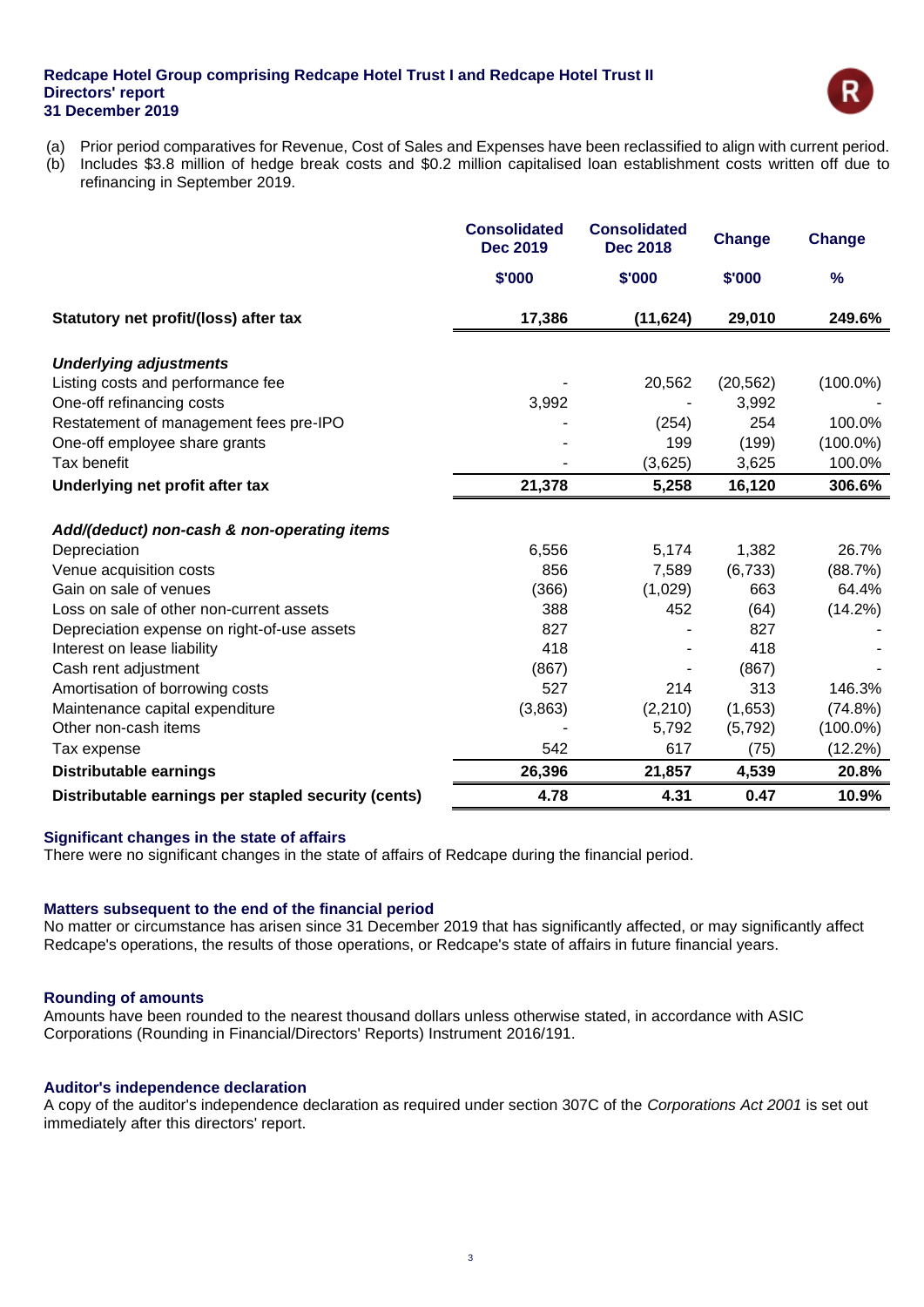

This report is made in accordance with a resolution of directors, pursuant to section 306(3)(a) of the *Corporations Act 2001*.

On behalf of the directors

Nicholas Collishaw Daniel Brady<br>Chairman Executive Director

19 February 2020 Sydney

Thurchy niml

Executive Director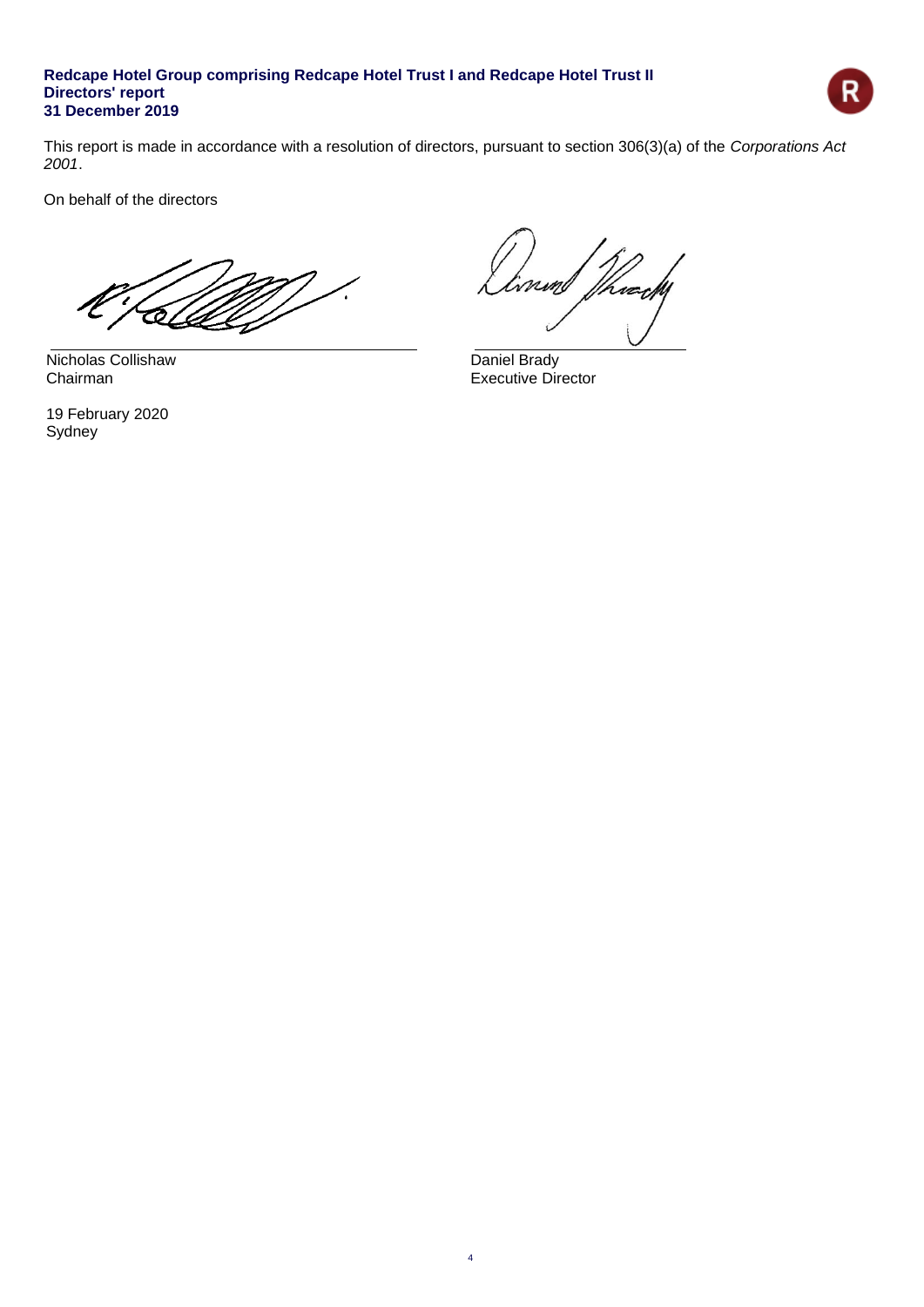

# Lead Auditor's Independence Declaration under Section 307C of the Corporations Act 2001

## To the Directors of Redcape Hotel Group Management Ltd, as Responsible Entity of Redcape Hotel Group

I declare that, to the best of my knowledge and belief, in relation to the review of Redcape Hotel Group for the half-year ended 31<sup>st</sup> December 2019 there have been:

- i. no contraventions of the auditor independence requirements as set out in the *Corporations Act 2001* in relation to the review; and
- ii. no contraventions of any applicable code of professional conduct in relation to the review.

 $KPM6$ 

Jane 1 Long

KPMG Paul Thomas Partner Sydney 19 February 2020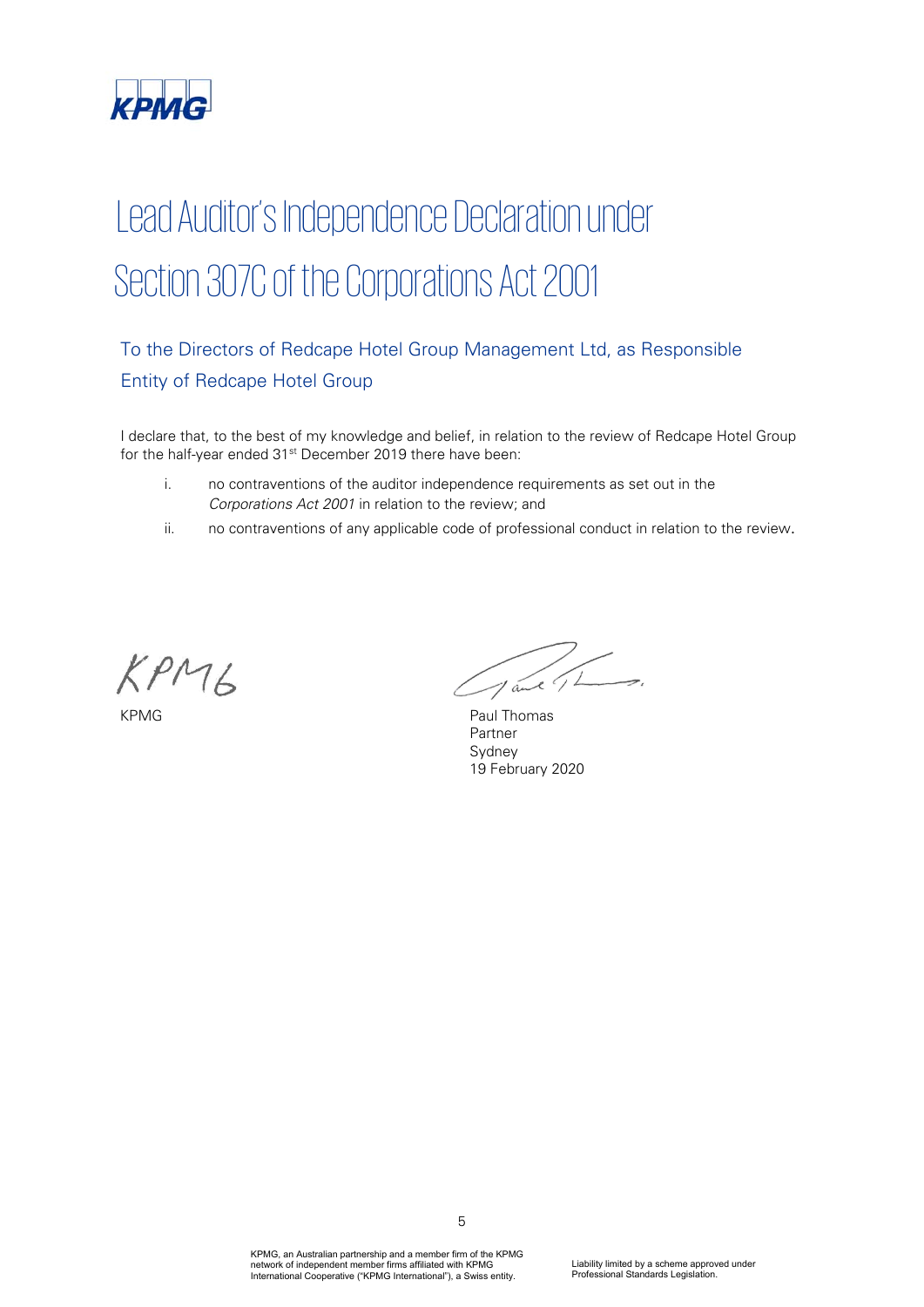Consolidated statement of profit or loss and other comprehensive income<br>Consolidated statement of financial position 8 Consolidated statement of financial position<br>
Consolidated statement of changes in equity
8<br>
20 Consolidated statement of changes in equity 10 Consolidated statement of cash flows 11 Notes to the consolidated financial statements 12<br>Directors' declaration 30 Directors' declaration

Independent auditor's review report to the members of Redcape Hotel Group 31

 $\mathsf{R}$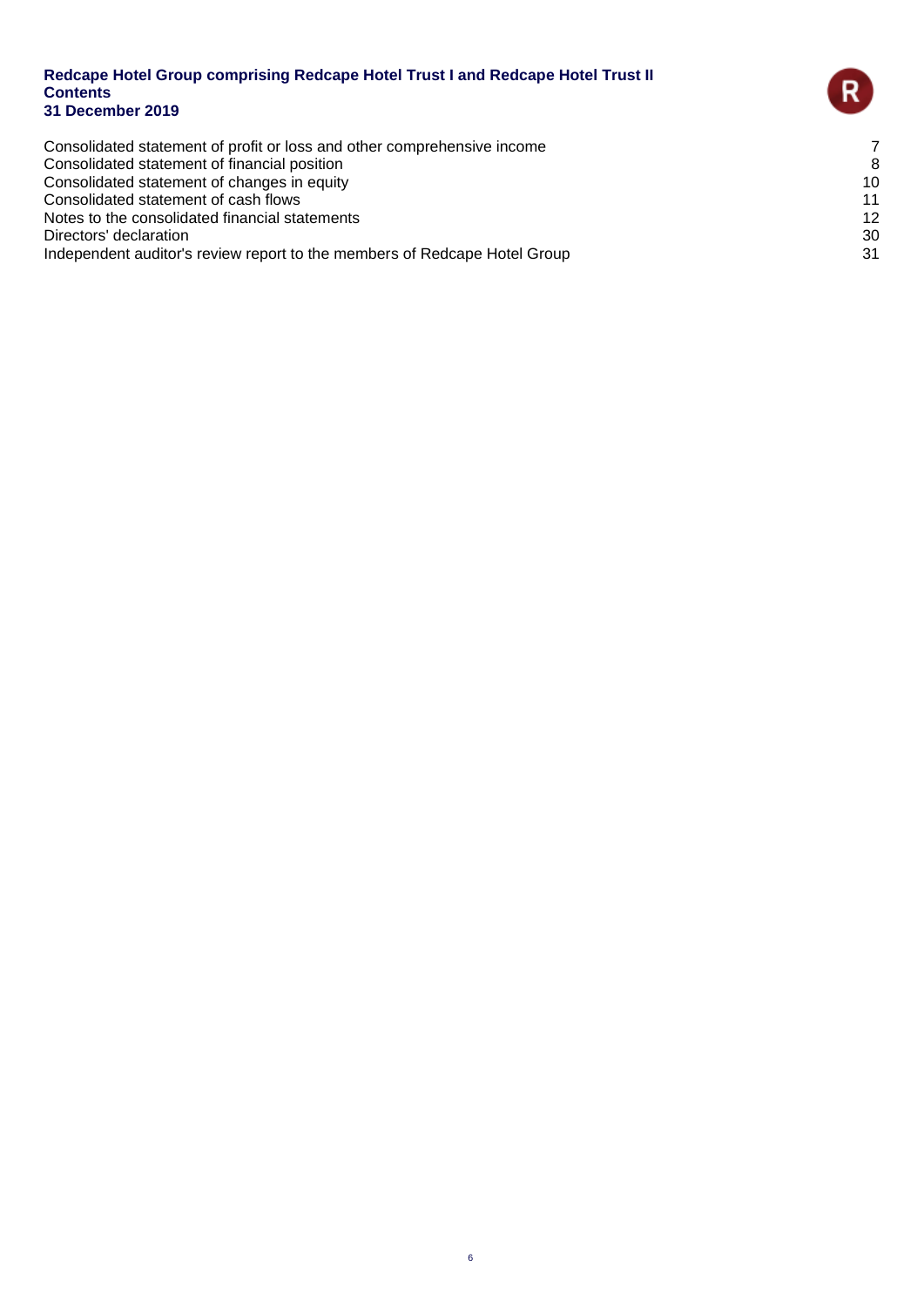### **Redcape Hotel Group comprising Redcape Hotel Trust I and Redcape Hotel Trust II Consolidated statement of profit or loss and other comprehensive income For the period ended 31 December 2019**



|                                                                                                                                                |             | <b>Consolidated</b>               |                                  |
|------------------------------------------------------------------------------------------------------------------------------------------------|-------------|-----------------------------------|----------------------------------|
|                                                                                                                                                | <b>Note</b> | 31 Dec 2019<br>\$'000             | 31 Dec 2018<br>\$'000            |
| <b>Revenue</b>                                                                                                                                 | 5           | 160,564                           | 142,463                          |
| Cost of sales                                                                                                                                  |             | (74, 833)                         | (67, 265)                        |
| <b>Expenses</b><br>Operating costs                                                                                                             | 6           | (16, 942)                         | (16, 019)                        |
| Management fees<br>Net finance costs<br><b>Employment costs</b>                                                                                | 7<br>8      | (8,594)<br>(12, 503)<br>(21, 502) | (7,639)<br>(8, 427)<br>(19, 183) |
| Depreciation expense on right-of-use assets<br>Depreciation expense<br>Gain/(loss) on disposal of non-current assets                           | 15<br>13    | (827)<br>(6, 556)<br>(22)         | (5, 174)<br>577                  |
| Loss on asset revaluation<br>Business acquisition costs                                                                                        | 25          | (856)                             | (5, 814)<br>(7, 589)             |
| <b>Operating profit</b>                                                                                                                        |             | 17,929                            | 5,930                            |
| Listing costs and performance fee                                                                                                              | 9           |                                   | (20, 562)                        |
| Profit/(loss) before income tax (expense)/benefit                                                                                              |             | 17,929                            | (14, 632)                        |
| Income tax (expense)/benefit                                                                                                                   | 10          | (543)                             | 3,008                            |
| Profit/(loss) after income tax (expense)/benefit for the period                                                                                |             | 17,386                            | (11, 624)                        |
| Other comprehensive income                                                                                                                     |             |                                   |                                  |
| Items that will not be reclassified subsequently to profit or loss<br>Gain on the revaluation of land                                          |             | 10,420                            | 12,020                           |
| Items that may be reclassified subsequently to profit or loss<br>Net change in the fair value of cash flow hedges taken to equity              |             | 3,523                             | (776)                            |
| Other comprehensive income for the period, net of tax                                                                                          |             | 13,943                            | 11,244                           |
| Total comprehensive income for the period                                                                                                      |             | 31,329                            | (380)                            |
| Profit/(loss) for the period is attributable to:<br>Unitholders of Redcape Hotel Trust I<br>Unitholders of Redcape Hotel Trust II              |             | 22,213<br>(4, 827)                | 3,834<br>(15, 458)               |
|                                                                                                                                                |             | 17,386                            | (11, 624)                        |
| Total comprehensive income for the period is attributable to:<br>Unitholders of Redcape Hotel Trust I<br>Unitholders of Redcape Hotel Trust II |             | 36,156<br>(4,827)                 | 15,078<br>(15, 458)              |
|                                                                                                                                                |             | 31,329                            | (380)                            |
|                                                                                                                                                |             | <b>Cents</b>                      | <b>Cents</b>                     |
| Basic earnings per stapled security<br>Diluted earnings per stapled security                                                                   | 28<br>28    | 3.15<br>3.15                      | (2.30)<br>(2.30)                 |

*The above consolidated statement of profit or loss and other comprehensive income should be read in conjunction with the accompanying notes* 7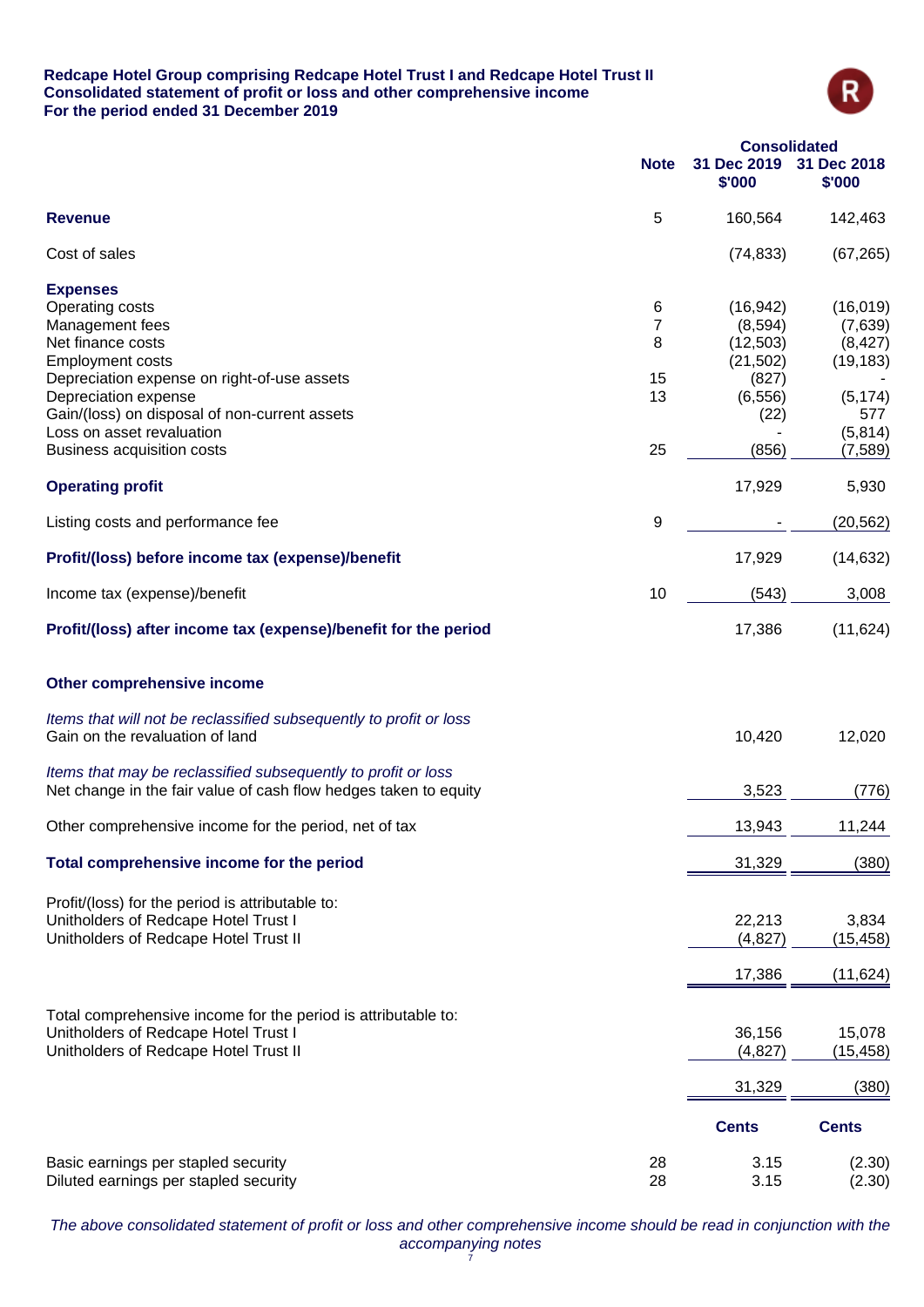### **Redcape Hotel Group comprising Redcape Hotel Trust I and Redcape Hotel Trust II Consolidated statement of financial position As at 31 December 2019**



|                                                               | <b>Consolidated</b> |                       |                       |
|---------------------------------------------------------------|---------------------|-----------------------|-----------------------|
|                                                               | <b>Note</b>         | 31 Dec 2019<br>\$'000 | 30 Jun 2019<br>\$'000 |
| <b>Assets</b>                                                 |                     |                       |                       |
| <b>Current assets</b>                                         |                     |                       |                       |
| Cash and cash equivalents                                     |                     | 29,638                | 16,981                |
| Trade and other receivables                                   |                     | 2,657                 | 3,936                 |
| Inventories                                                   |                     | 5,718                 | 5,130                 |
| Other current assets                                          |                     | 2,731                 | 2,760                 |
|                                                               |                     | 40,744                | 28,807                |
| Non-current assets classified as held for sale                | 11                  | 49,548                |                       |
| <b>Total current assets</b>                                   |                     | 90,292                | 28,807                |
| <b>Non-current assets</b>                                     |                     |                       |                       |
| Derivative financial instruments                              |                     | 35                    |                       |
| Land                                                          | 12                  | 330,830               | 351,648               |
| Property, plant and equipment                                 | 13                  | 136,208               | 134,953               |
| Intangible assets                                             | 14                  | 540,526               | 590,757               |
| Right-of-use assets                                           | 15                  | 42,872                |                       |
| Deferred tax                                                  |                     | 15,539                | 15,645                |
| Total non-current assets                                      |                     | 1,066,010             | 1,093,003             |
| <b>Total assets</b>                                           |                     | 1,156,302             | 1,121,810             |
| <b>Liabilities</b>                                            |                     |                       |                       |
| <b>Current liabilities</b>                                    |                     |                       |                       |
| Trade and other payables                                      | 16                  | 31,439                | 38,749                |
| Lease liabilities                                             |                     | 1,059                 |                       |
| Employee benefits                                             |                     | 2,057                 | 1,708                 |
| Distribution payable                                          | 17                  | 12,211                | 12,030                |
| <b>Total current liabilities</b>                              |                     | 46,766                | 52,487                |
| <b>Non-current liabilities</b>                                |                     |                       |                       |
| Other payables                                                |                     |                       | 430                   |
| <b>Borrowings</b>                                             | 19                  | 429,298               | 436,002               |
| Lease liabilities                                             | 18                  | 44,074                |                       |
| Derivative financial instruments                              |                     |                       | 3,489                 |
| Employee benefits                                             |                     | 234                   | 255                   |
| Total non-current liabilities                                 |                     | 473,606               | 440,176               |
| <b>Total liabilities</b>                                      |                     | 520,372               | 492,663               |
| <b>Net assets</b>                                             |                     | 635,930               | 629,147               |
|                                                               |                     |                       |                       |
| <b>Equity</b>                                                 |                     |                       |                       |
| Contributed equity                                            |                     | 235,897               | 235,545               |
| <b>Accumulated losses</b>                                     |                     | (49, 137)             | (43, 293)             |
| Equity attributable to the stapled security holders of RHT II |                     | 186,760               | 192,252               |
| Non-controlling interest                                      | 20                  | 449,170               | 436,895               |
| <b>Total equity</b>                                           |                     | 635,930               | 629,147               |
|                                                               |                     |                       |                       |

*The above consolidated statement of financial position should be read in conjunction with the accompanying notes*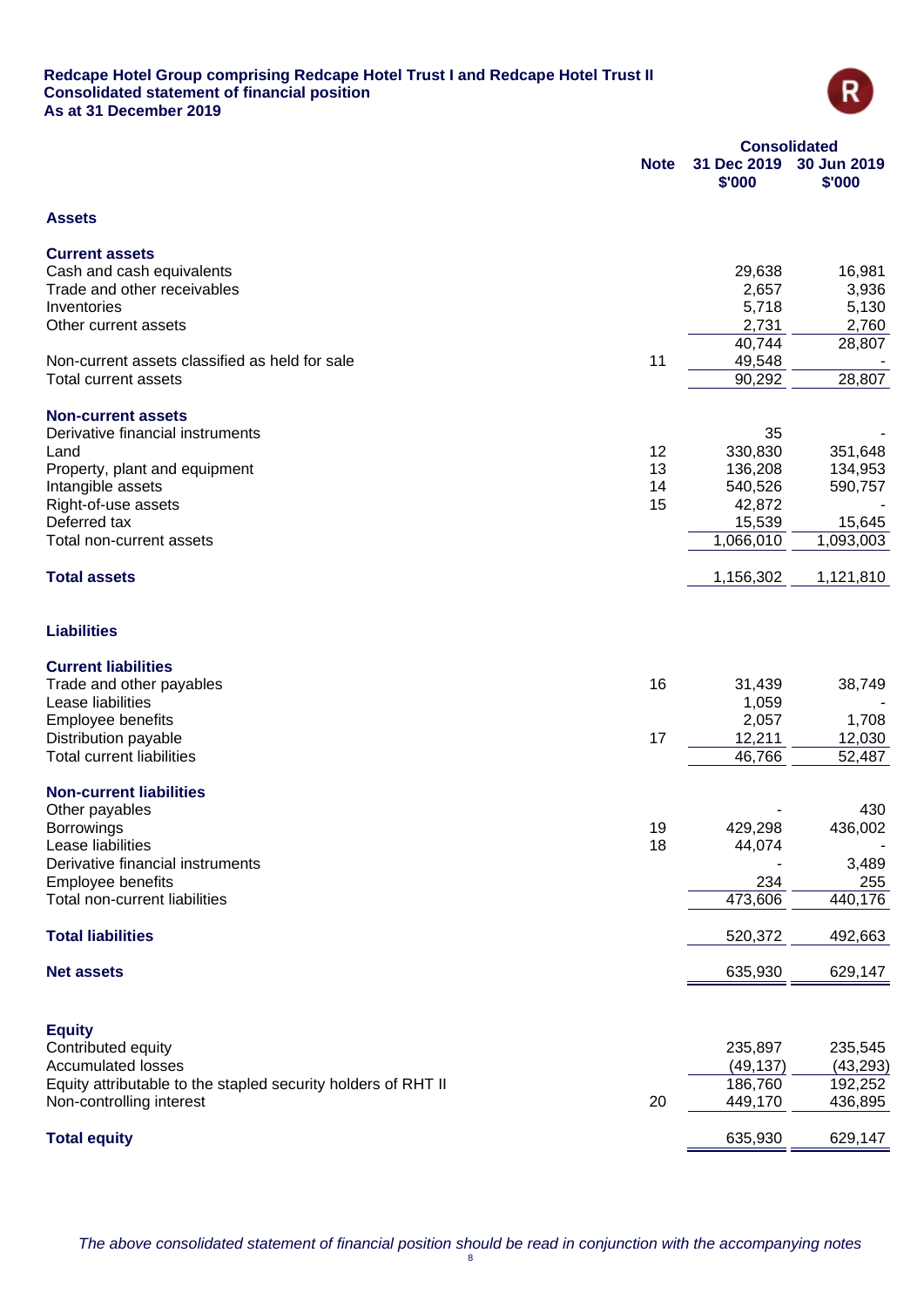### **Redcape Hotel Group comprising Redcape Hotel Trust I and Redcape Hotel Trust II Consolidated statement of financial position As at 31 December 2019**



|                                                                                   | <b>Consolidated</b> |                       |                             |
|-----------------------------------------------------------------------------------|---------------------|-----------------------|-----------------------------|
|                                                                                   | <b>Note</b>         | 31 Dec 2019<br>\$'000 | 30 Jun 2019<br><b>S'000</b> |
| Equity attributable to RHT I (non-controlling interest)                           |                     |                       |                             |
| Contributed equity                                                                | 20                  | 318.936               | 318,469                     |
| Reserves                                                                          | 20                  | 169.859               | 161,923                     |
| Accumulated losses                                                                | 20                  | (39,625)              | (43, 497)                   |
| Total equity attributable to security holders of RHT I (non-controlling interest) |                     | 449.170               | 436,895                     |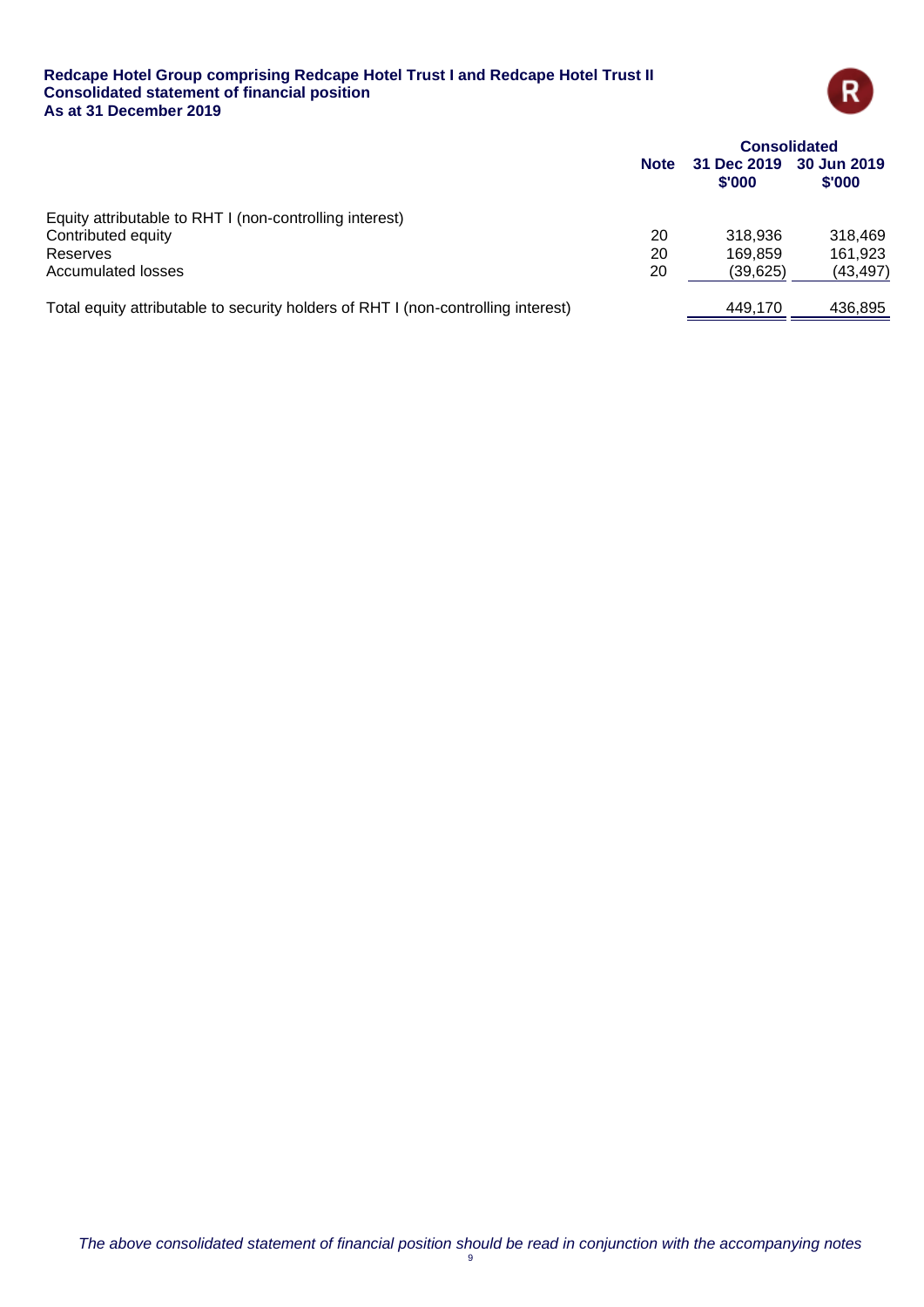### **Redcape Hotel Group comprising Redcape Hotel Trust I and Redcape Hotel Trust II Consolidated statement of changes in equity For the period ended 31 December 2019**



| <b>Consolidated</b>                                                                                            | <b>Issued</b><br>capital<br>\$'000 | <b>Accumulated</b><br><b>losses</b><br>\$'000 | Non-<br>controlling<br><b>interest</b><br>\$'000 | <b>Total equity</b><br>\$'000 |
|----------------------------------------------------------------------------------------------------------------|------------------------------------|-----------------------------------------------|--------------------------------------------------|-------------------------------|
| Balance at 1 July 2018                                                                                         | 199,549                            | (1, 156)                                      |                                                  | 198,393                       |
| Arising due to stapling arrangement                                                                            |                                    | (26, 517)                                     | 387,408                                          | 360,891                       |
| Profit/(loss) after income tax benefit for the period<br>Other comprehensive income for the period, net of tax |                                    | (15, 458)                                     | 3,834<br>11,244                                  | (11, 624)<br>11,244           |
| Total comprehensive income for the period                                                                      |                                    | (15, 458)                                     | 15,078                                           | (380)                         |
| Transactions with stapled security holders in their capacity as<br>stapled security holders:                   |                                    |                                               |                                                  |                               |
| Contributions of equity, net of transaction costs<br>Distributions paid (note 21)                              | 35,996                             |                                               | 50,711<br>(22, 344)                              | 86,707<br>(22, 344)           |
| Balance at 31 December 2018                                                                                    | 235,545                            | (43, 131)                                     | 430,853                                          | 623,267                       |
| <b>Consolidated</b>                                                                                            | <b>Issued</b><br>capital<br>\$'000 | <b>Accumulated</b><br><b>losses</b><br>\$'000 | Non-<br>controlling<br><b>interest</b><br>\$'000 | <b>Total equity</b><br>\$'000 |
| Balance at 1 July 2019                                                                                         | 235,545                            | (43, 293)                                     | 436,895                                          | 629,147                       |
| Adjustment to opening retained earnings on transition to<br>AASB 16, net of tax                                |                                    | (1,017)                                       |                                                  | (1,017)                       |
| Balance at 1 July 2019 - restated                                                                              | 235,545                            | (44, 310)                                     | 436,895                                          | 628,130                       |
| Profit/(loss) after income tax expense for the period<br>Other comprehensive income for the period, net of tax |                                    | (4, 827)                                      | 22,213<br>13,943                                 | 17,386<br>13,943              |
| Total comprehensive income for the period                                                                      |                                    | (4,827)                                       | 36,156                                           | 31,329                        |
| Transactions with stapled security holders in their capacity as<br>stapled security holders:                   |                                    |                                               |                                                  |                               |
| Distribution reinvestment plans<br>Distributions paid (note 21)                                                | 352                                |                                               | 467<br>(24, 348)                                 | 819<br>(24, 348)              |
| Balance at 31 December 2019                                                                                    | 235,897                            | (49, 137)                                     | 449,170                                          | 635,930                       |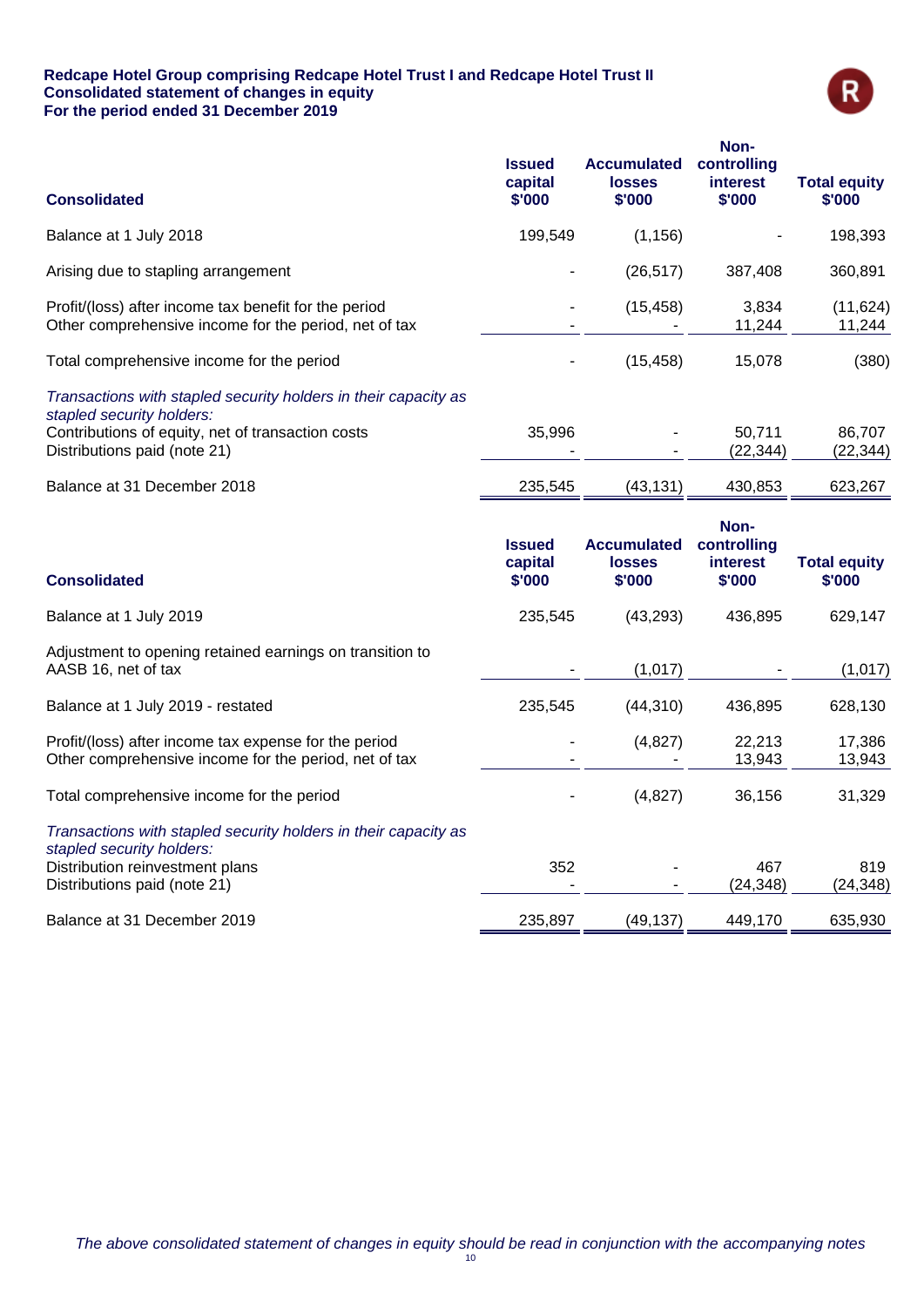### **Redcape Hotel Group comprising Redcape Hotel Trust I and Redcape Hotel Trust II Consolidated statement of cash flows For the period ended 31 December 2019**



|                                                                                                                            | <b>Consolidated</b> |                       |                       |  |
|----------------------------------------------------------------------------------------------------------------------------|---------------------|-----------------------|-----------------------|--|
|                                                                                                                            | <b>Note</b>         | 31 Dec 2019<br>\$'000 | 31 Dec 2018<br>\$'000 |  |
| <b>Cash flows from operating activities</b>                                                                                |                     |                       |                       |  |
| Receipts from customers (inclusive of GST)                                                                                 |                     | 177,899               | 155,788               |  |
| Payments to suppliers and employees (inclusive of GST)                                                                     |                     | (144, 153)            | (134, 716)            |  |
|                                                                                                                            |                     | 33,746                | 21,072                |  |
| Interest received                                                                                                          |                     | 41                    | 154                   |  |
| Interest and other finance costs paid (a)                                                                                  |                     | (17, 544)             | (8,983)               |  |
| Net cash from operating activities                                                                                         | 27                  | 16,243                | 12,243                |  |
| <b>Cash flows from investing activities</b>                                                                                |                     |                       |                       |  |
| Payment for purchase of business, net of cash acquired                                                                     | 25                  | (11,520)              | (153, 349)            |  |
| Business acquisition transaction costs                                                                                     |                     | (856)                 | (7,589)               |  |
| Payments for property, plant and equipment                                                                                 | 13                  | (10, 673)             | (12, 262)             |  |
| Payments for intangibles                                                                                                   | 14                  | (88)                  |                       |  |
| Proceeds from disposal of business                                                                                         |                     | 46,156                | 20,433                |  |
| Proceeds from disposal of property, plant and equipment                                                                    |                     | 192                   | 46                    |  |
| Net cash from/(used in) investing activities                                                                               |                     | 23,211                | (152, 721)            |  |
| <b>Cash flows from financing activities</b>                                                                                |                     |                       |                       |  |
| Proceeds from issue of stapled securities                                                                                  |                     | 819                   | 89,757                |  |
| Proceeds from borrowings                                                                                                   |                     | 62,000                | 85,000                |  |
| Repayment of borrowings                                                                                                    |                     | (65,000)              | (23,000)              |  |
| Repayment of leases                                                                                                        |                     | (449)                 |                       |  |
| Stapled Securities issue transaction costs                                                                                 |                     |                       | (3,724)               |  |
| Distributions paid                                                                                                         |                     | (24, 167)             | (21, 038)             |  |
| Net cash from/(used in) financing activities                                                                               |                     | (26, 797)             | 126,995               |  |
|                                                                                                                            |                     |                       |                       |  |
| Net increase/(decrease) in cash and cash equivalents<br>Cash and cash equivalents at the beginning of the financial period |                     | 12,657<br>16,981      | (13, 483)<br>35,055   |  |
|                                                                                                                            |                     |                       |                       |  |
| Cash and cash equivalents at the end of the financial period                                                               |                     | 29,638                | 21,572                |  |

(a) FY20 includes one-off refinancing establishment costs of \$4.5 million and hedge break costs of \$3.8 million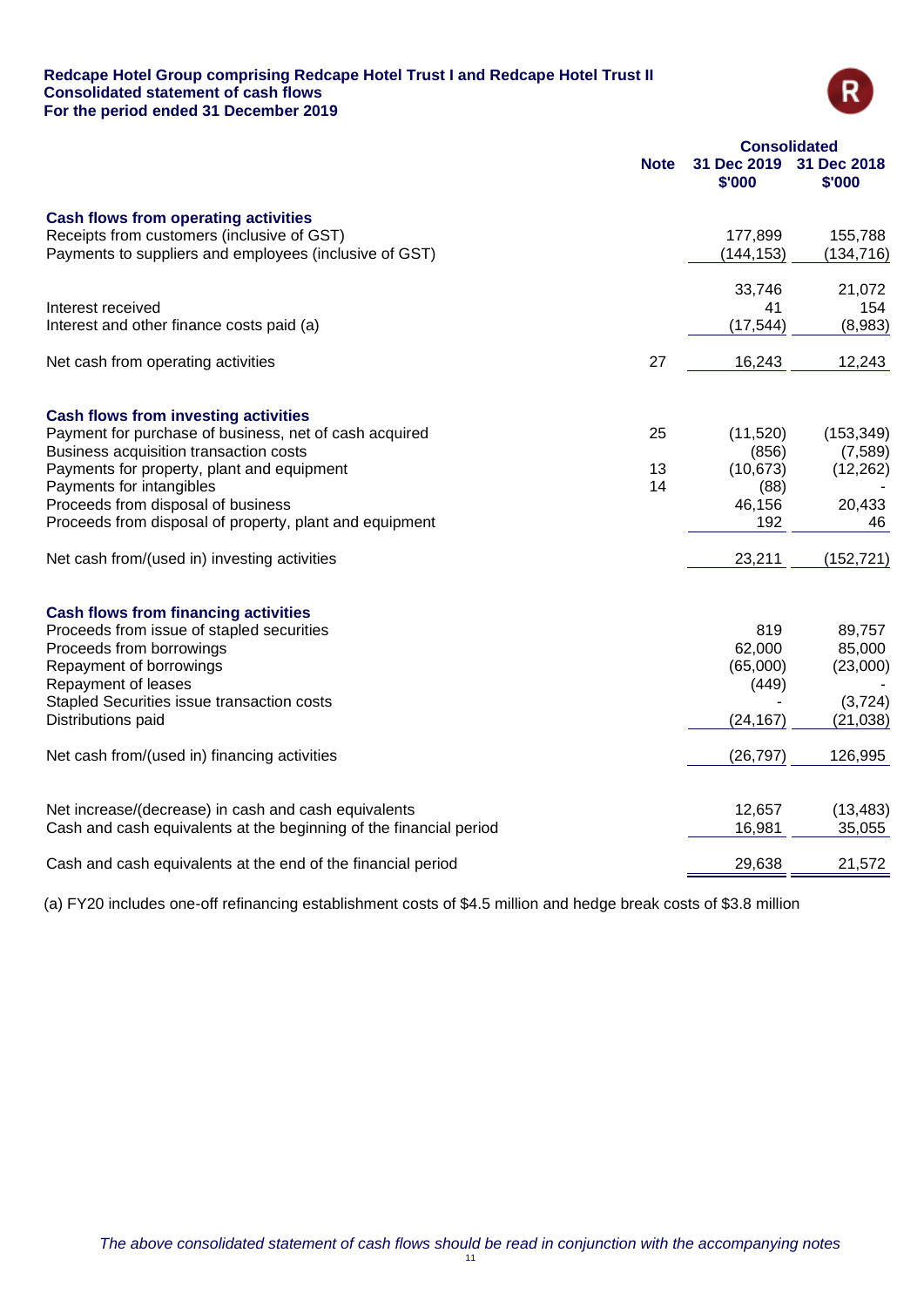

### **Note 1. General Information**

### (a) Reporting Entity

In accordance with AASB 3 *Business Combinations* one of the entities in the stapled structure is required to be identified as the parent for the purpose of preparing consolidated financial reports. In accordance with this requirement, RHT II was identified as the parent entity.

Redcape is a for-profit entity and its principal activity is the ownership and operation of Hotels. There has been no significant change in the nature of the principal activity during the period.

The consolidated annual financial statements of Redcape as at 30 June 2019 are available at www.redcape.com.au.

(b) Responsible Entity

Redcape Hotel Group Management Ltd ("RHGM") is the Responsible Entity of RHT I and RHT II effective 24 October 2018 (replacing Moelis Australia Asset Management Ltd).

(c) Scheme Registration

RHT I (ARSN 629 354 614) and RHT II (ARSN 629 354 696) are domiciled in Australia and were registered as managed investment schemes on 26 October 2018 under the *Corporations Act 2001*.

### **Note 2. Basis of preparation**

These interim financial statements for the half-year reporting have been prepared in accordance with Australian Accounting Standard AASB 134 *'Interim Financial Reporting'* and the *Corporations Act 2001*, as appropriate for profit oriented entities. Compliance with AASB 134 ensures compliance with International Financial Reporting Standard IAS 34 *'Interim Financial Reporting'*.

These interim financial statements do not include all the notes of the type normally included in annual financial statements. Accordingly, these financial statements are to be read in conjunction with the annual report for the year ended 30 June 2019 and any public announcements made by Redcape during the interim reporting period in accordance with the continuous disclosure requirements of the *Corporations Act 2001*.

The principal accounting policies adopted are consistent with those of the previous financial year and corresponding interim reporting period, unless otherwise stated.

(a) Basis of measurement

The financial statements have been prepared on the historical cost basis, except for the following that are measured at fair value:

- land; and
- derivative financial instruments.

The methods used to measure fair values are discussed in the relevant notes.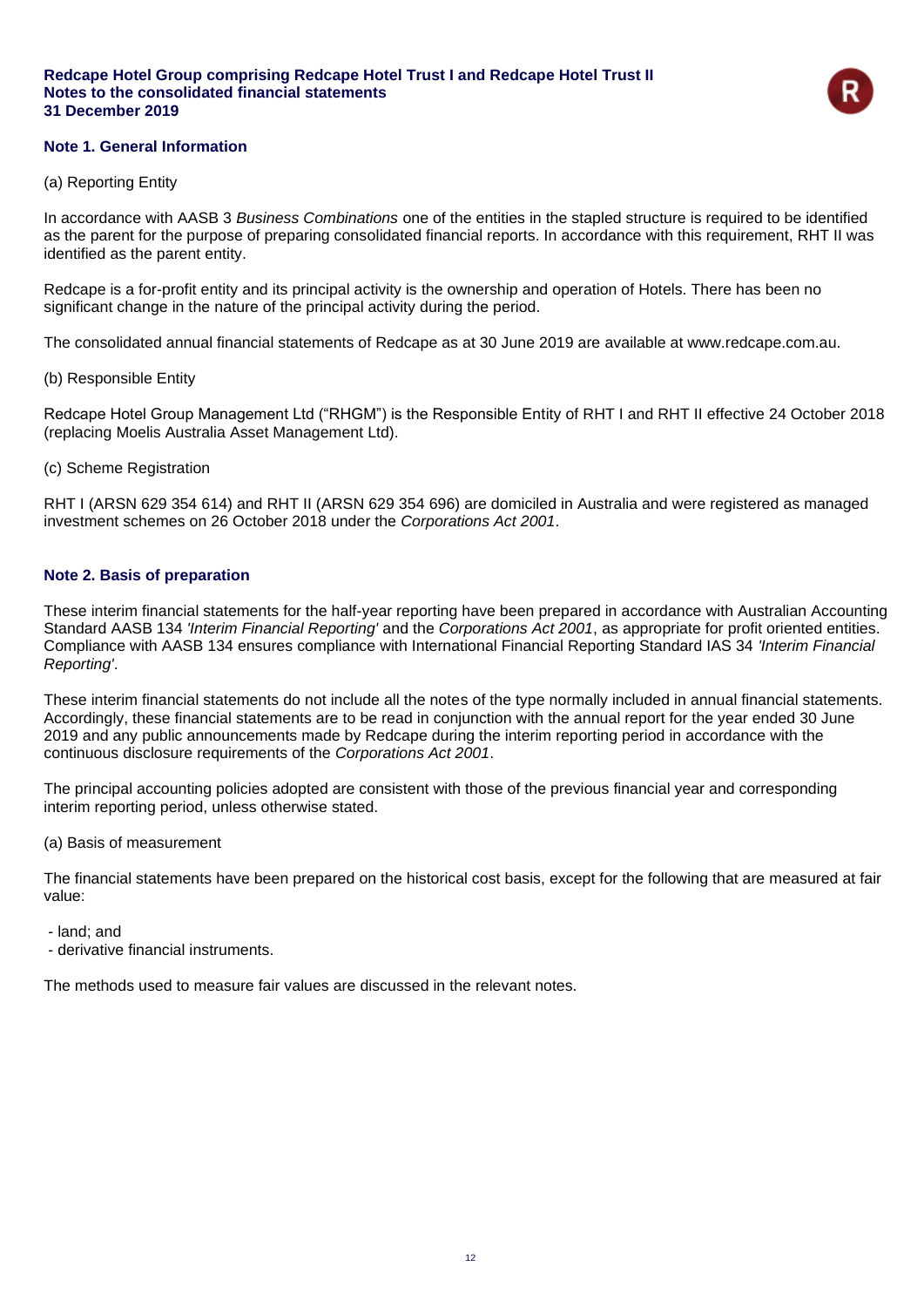

### **Note 2. Basis of preparation (continued)**

### (b) Comparative figures

During the December 2019 period, Redcape modified the classification certain line items. In the statement of profit and loss and other comprehensive income, revenue, cost of sales, operating expense, property outgoing expenses and rental expenses. In the statement of financial position, capitalised borrowing costs have been reclassified from other current assets to borrowings. In the consolidated statement of cash flows, interest and other finance costs, and transaction costs which are not directly related to equity which has previously been classified as financing activities have been reclassified as operating activities. As a result, the accounts have been corrected by reclassifying each of the affected financial statement line items for the prior period.

### (c) Functional and presentation currency

The interim consolidated financial statements are presented in Australian dollars, which is Redcape's functional currency and amounts have been rounded to the nearest thousand dollars unless otherwise stated, in accordance with ASIC Corporations (Rounding in Financial/Directors' Reports) Instrument 2016/191.

### (d) Use of estimates and judgements

The preparation of financial statements requires the use of certain critical accounting estimates. It also requires management to exercise its judgment in the process of applying accounting policies. Estimates and judgements affect the application of policies and reported amounts of assets, liabilities, income and expenses. Actual results may differ from these estimates. Estimates and underlying assumptions are reviewed on an ongoing basis. Revisions to accounting estimates are recognised in the period in which the estimate is revised and in any future periods affected.

The significant judgements made by Management in applying Redcape's accounting policies and the key sources of estimation uncertainty were the same as those described in the last annual financial statements, except for the new significant judgements related to lessee accounting under AASB 16, which are described in Note 3.

### (e) Going Concern

The interim consolidated financial statements have been prepared on a going concern basis, which contemplates continuity of normal business activities and the realisation of assets and settlement of liabilities in the ordinary course of business. At 31 December 2019, Redcape had current assets of \$40.7 million (excluding assets held for sale) and current liabilities of \$46.8 million leaving a net deficit of working capital of \$6.0 million. The directors of the Responsible Entity believe Redcape will continue to generate operating cash flows sufficient to meet current liability obligations. In addition, Redcape had access to \$66.3 million of undrawn loan facilities at reporting date.

### **Note 3. Significant accounting policies**

### **New or amended Accounting Standards and Interpretations adopted**

Redcape has adopted all of the new or amended Accounting Standards and Interpretations issued by the Australian Accounting Standards Board ('AASB') that are mandatory for the current reporting period.

Any new or amended Accounting Standards or Interpretations that are not yet mandatory have not been early adopted.

The following Accounting Standards and Interpretations are most relevant to Redcape:

### *AASB 16 Leases*

Redcape has adopted AASB 16 from 1 July 2019. AASB 16 introduced a single, on-balance sheet accounting model for lessees. As a result, Redcape, as a lessee, has recognised right-of-use assets representing its rights to use the underlying assets and lease liabilities representing its obligation to make lease payments. Lessor accounting remains similar to previous accounting policies.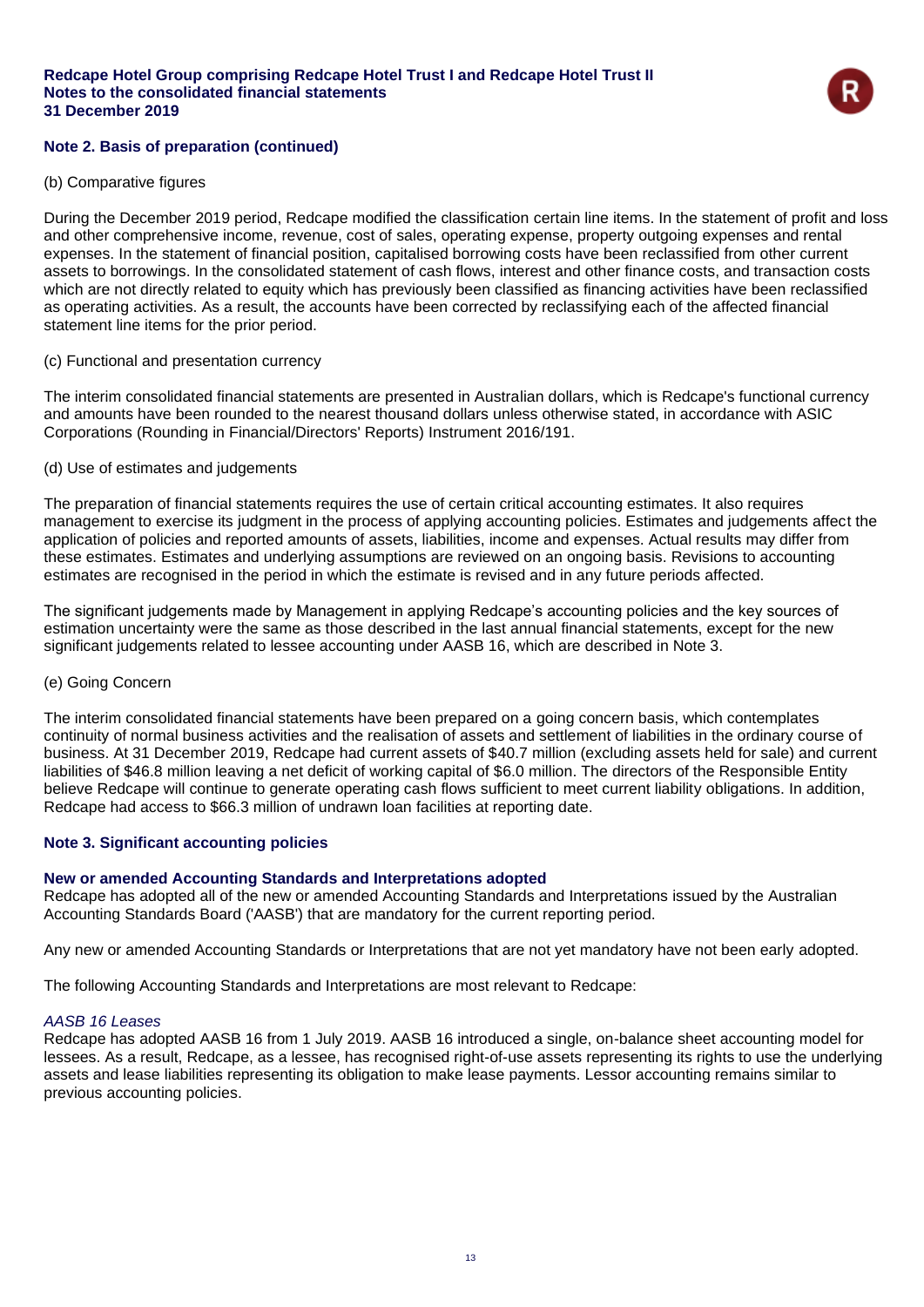

### **Note 3. Significant accounting policies (continued)**

Redcape has applied AASB 16 using the modified retrospective approach, under which the cumulative effect of initial application is recognised in retained earnings at 1 July 2019. Accordingly, the comparative information presented for 2019 has not been restated - i.e. it is presented, as previously reported, under AASB 117 and related interpretations. The details of the changes in accounting policies are disclosed below.

#### (a) Definition of a lease

Previously, Redcape determined at contract inception whether an arrangement was or contained a lease under Interpretation 4 Determining Whether an Arrangement contains a Lease. Redcape now assesses whether a contract is or contains a lease based on the new definition of a lease. Under AASB 16, a contract is, or contains, a lease if the contract conveys a right to control the use of an identified asset for a period of time in exchange for consideration. On transition to AASB 16, Redcape elected to apply the practical expedient to grandfather the assessment of which transactions are leases. It applied AASB 16 only to contracts that were previously identified as leases. Contracts that were not identified as leases under AASB 117 and Interpretation 4 were not reassessed. Therefore, the definition of a lease under AASB 16 has been applied only to contracts entered into or exchanged on or after 1 July 2019.

At inception or on reassessment of a contract that contains a lease component, Redcape allocates the consideration in the contract to each lease and non-lease component based of their relative stand-alone prices.

#### (b) As a lessee

Redcape leases many assets, including properties and equipment. As a lessee, Redcape previously classified leases as operating or finance lease based on its assessment of whether the lease transferred substantially all of the risks and rewards of ownership. Under AASB 16, Redcape recognises right-of-use assets and lease liabilities for most leases i.e. these leases are on balance sheet.

However, Redcape has elected not to recognise right-of-use assets and lease liabilities for some leases of low-value assets (e.g. equipment). Redcape recognises the lease payments associated with these leases as an expense on a straight-line basis over the lease term.

Right-of-use assets that meet the definition of investment property are presented within investment property. The carrying amounts of right-of-use assets relate to land and building are \$23.8 million at 1 July 2019 and \$42.9 million at 31 December 2019.

### *(i) Changes in significant accounting policies*

Redcape recognises a right-of-use asset and lease liability at the lease commencement date. The right-of-use asset is initially measured at cost, and subsequently at cost less any accumulated depreciation and impairment losses, and adjusted for certain remeasurements of the lease liability.

The lease liability is initially measured at the present value of the lease payments that are not paid at the commencement date, discounted using the interest rate implicit in the lease or, if that rate cannot be readily determined, Redcape's incremental borrowing rate as the discount rate.

The lease liability is subsequently increased by the interest cost on the lease liability and decreased by the lease payment made. It is remeasured when there is a change in future lease payments arising from a change in an index or rate, a change in the estimate of the amount expected to be payable under the residual value guarantee, or as appropriate, changes in the assessment of whether a purchase or extension option is reasonably certain to be exercised or a termination option is reasonably certain not to be exercised.

Redcape has applied judgement to determine the lease term for some lease contracts in which it is a lessee that include renewal options. The assessment of whether Redcape is reasonably certain to exercise such options impacts the lease term, which significantly affects the amount of lease liabilities and right-of-use assets recognised.

### *(ii) Transition*

Previously, Redcape classified property leases as operating leases under AASB 117. The leases typically run for a period of 15 to 20 years. Some leases include an option to renew the lease for an additional 10 to 15 years after the end of the non-cancellable period. Some leases provide for additional rent payments that are based on changes in local price indices.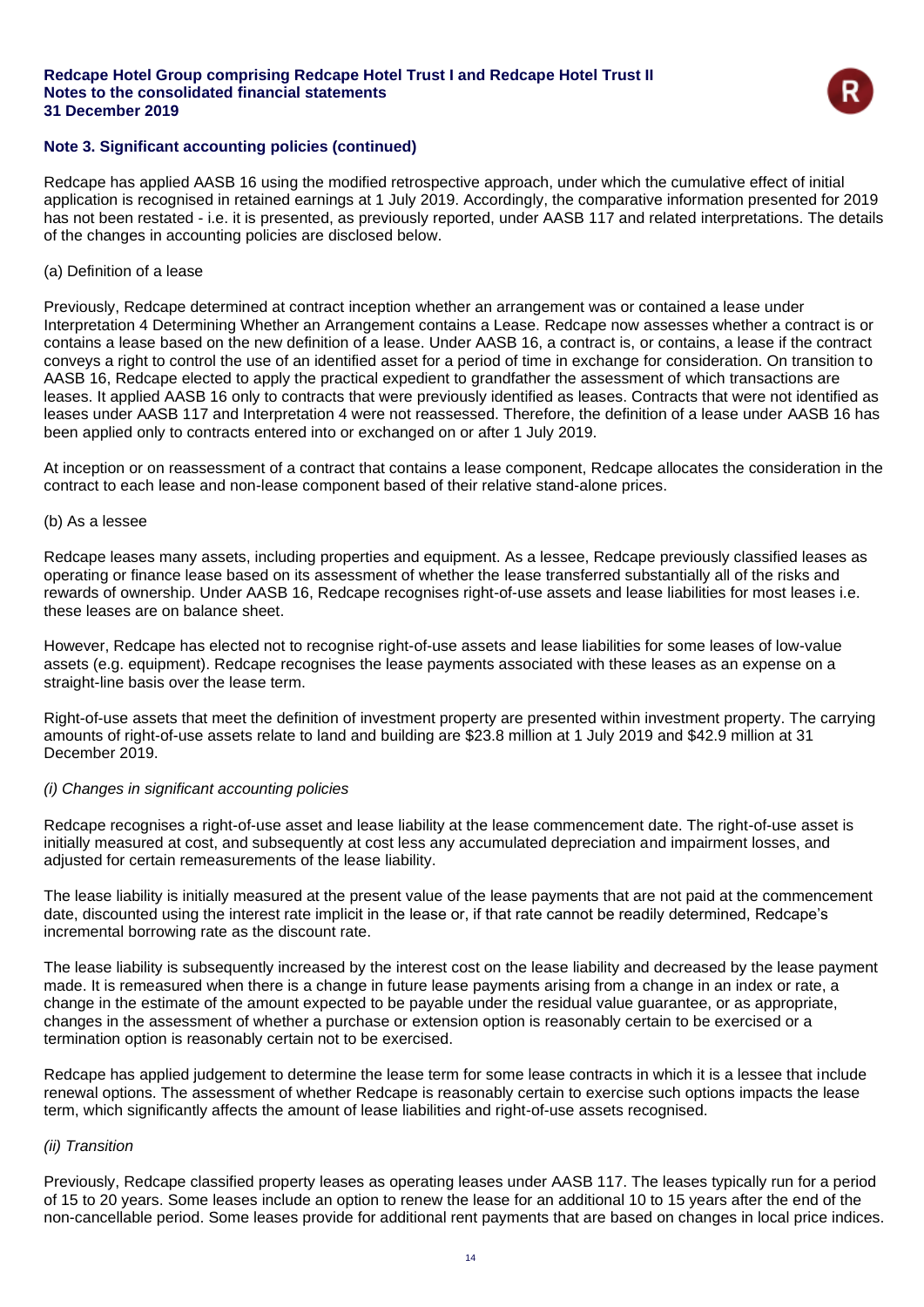

### **Note 3. Significant accounting policies (continued)**

At transition, for leases classified as operating leases under AASB 117, lease liabilities were measured at the present value of the remaining lease payments, discounted at Redcape's incremental borrowing rate as at 1 July 2019. Right-ofuse assets are measured at their carrying amount as if AASB 16 had been applied since the commencement date, discounted using the lessee's incremental borrowing rate at the date of initial application.

Redcape used the following practical expedients when applying AASB 16 to leases previously classified as operating leases under AASB 117.

- Applied the exemption not to recognise right-of-use assets and liabilities for leases with less than 12 months of lease term.
- Excluded initial direct costs from measuring the right-of-use asset at the date of initial application.
- Used hindsight when determining the lease term if the contract contains options to extent or terminate the lease.

### (c) Impacts on financial statements

### *(i) Impacts on transition*

On transition to AASB 16, Redcape recognised additional right-of-use assets and additional lease liabilities, recognising the difference in retained earnings. The impact on transition is summarised below.

|                     | 1 July 2019<br>\$'000 |
|---------------------|-----------------------|
| Right-of-use assets | 23,753                |
| Deferred tax asset  | 436                   |
| Lease liabilities   | (25, 636)             |
| Retained earnings   | 1,017                 |

When measuring lease liabilities for leases that were classified as operating leases, Redcape discounted lease payments using its incremental borrowing rate at 1 July 2019. The weighted average rate applied is 2.92%.

|                                                                                                                                                                          | 1 July 2019<br>\$'000 |
|--------------------------------------------------------------------------------------------------------------------------------------------------------------------------|-----------------------|
| Operating lease commitment at 30 June 2019 as disclosed in Redcape's consolidated financial statements<br>Discounted using the incremental borrowing rate at 1 July 2019 | 33.118<br>(7,482)     |
| Lease liabilities recognised at 1 July 2019                                                                                                                              | 25,636                |

### *(ii) Impact for the period*

As a result of initially applying AASB 16, in relation to the leases that were previously classified as operating leases, Redcape recognised \$42.9 million right-of-use assets and \$45.1 million of lease liabilities as at 31 December 2019.

Also in relation to those leases under AASB 16, Redcape has recognised depreciation and interest costs, instead of operating lease expense. During the interim period ended 31 December 2019, Redcape recognised \$0.8 million of depreciation charges and \$0.4 million of interest costs from these leases.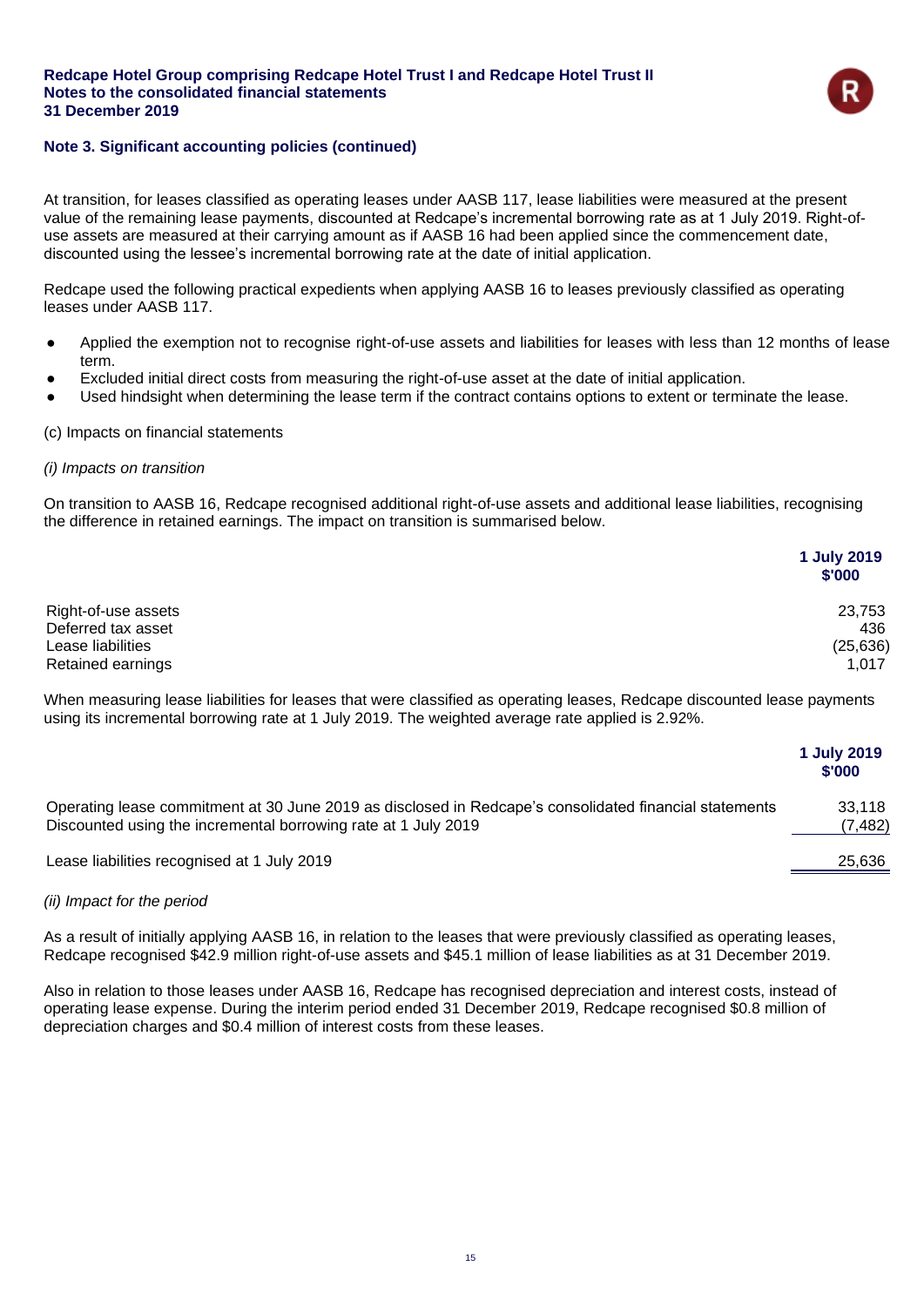

### **Note 4. Operating segments**

#### *Identification of reportable operating segments*

Redcape operates as one business segment being the owner and/or operator of Hotels, and in one geographic segment being Australia. These operating segments are based on the internal reports that are reviewed and used by the Board of Directors (who are identified as the Chief Operating Decision Makers ('CODM')) in assessing performance and in determining the allocation of resources. There is no aggregation of operating segments.

The CODM reviews EBITDA (earnings before interest, tax, depreciation and amortisation). The accounting policies adopted for internal reporting to the CODM are consistent with those adopted in the financial statements.

The information is reported to the CODM at the end of each period.

#### **Note 5. Revenue**

### *Disaggregation of revenue*

The disaggregation of revenue from contracts with customers is as follows:

|                       | <b>Consolidated</b>   |                       |
|-----------------------|-----------------------|-----------------------|
|                       | 31 Dec 2019<br>\$'000 | 31 Dec 2018<br>\$'000 |
| Major revenue streams |                       |                       |
| Gaming revenue        | 102,684               | 90,726                |
| On-premise revenue    | 32,987                | 26,435                |
| Off-premise revenue   | 24,280                | 24,812                |
| Other revenue         | 613                   | 490                   |
|                       | 160,564               | 142,463               |

All major revenue streams are within Australia and timing of revenue recognition is when goods or services transferred.

#### **Note 6. Operating costs**

|                                    |                       | <b>Consolidated</b>   |  |
|------------------------------------|-----------------------|-----------------------|--|
|                                    | 31 Dec 2019<br>\$'000 | 31 Dec 2018<br>\$'000 |  |
| Administrative expenses            | 2.001                 | 1,552                 |  |
| Advertising and marketing expenses | 2,985                 | 2,758                 |  |
| Operating expenses                 | 6.156                 | 5,918                 |  |
| Repairs and maintenance expenses   | 1.251                 | 1,033                 |  |
| Property outgoing expenses         | 4.473                 | 3,924                 |  |
| Rental expenses                    | 76                    | 834                   |  |
|                                    | 16,942                | 16,019                |  |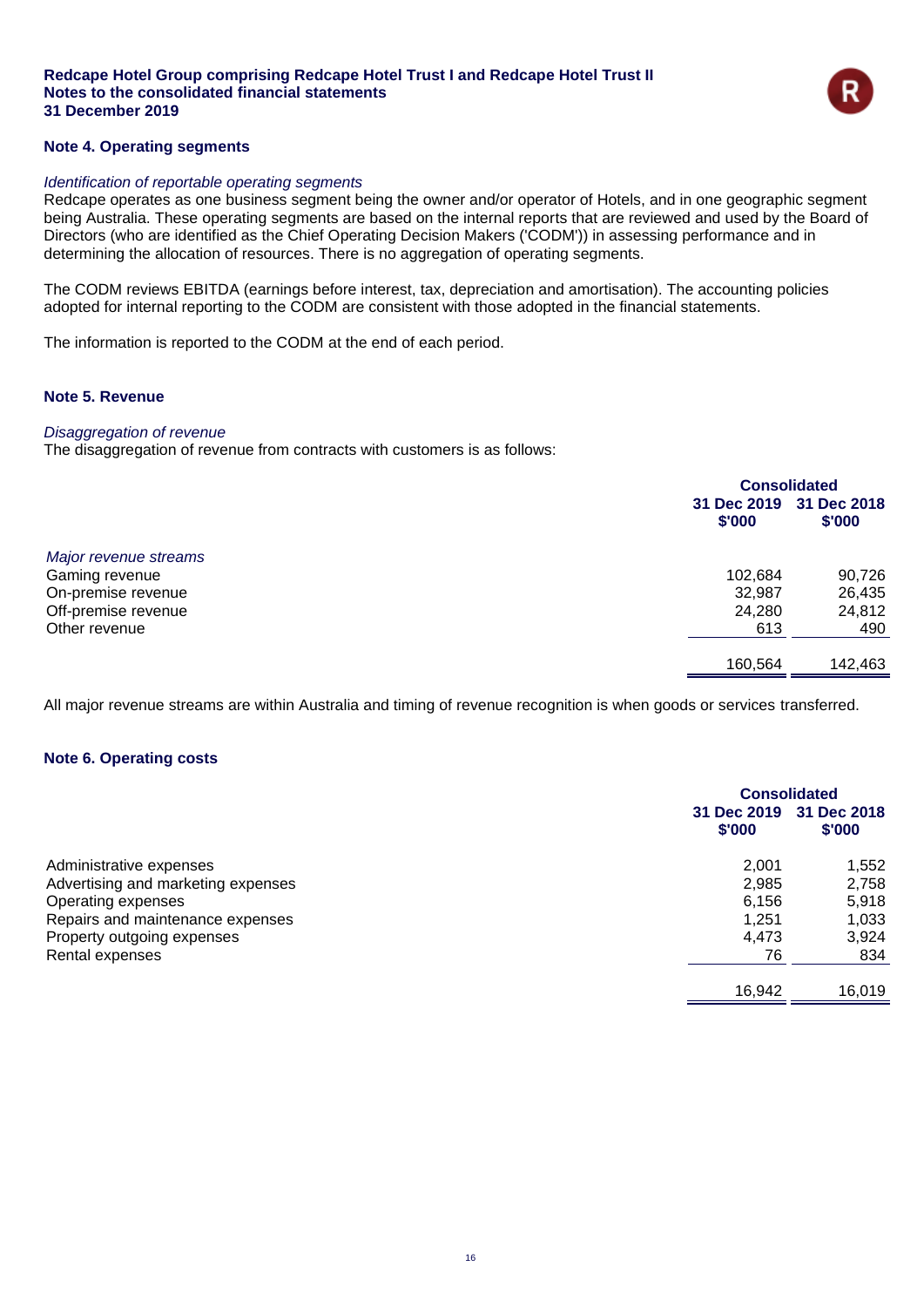

### **Note 7. Management fees**

|                      | <b>Consolidated</b> |                                   |
|----------------------|---------------------|-----------------------------------|
|                      | \$'000              | 31 Dec 2019 31 Dec 2018<br>\$'000 |
| Hotel operating fee  | 5,931               | 5,225                             |
| Asset management fee | 2,663               | 2,414                             |
|                      | 8,594               | 7,639                             |

### **Note 8. Net finance costs**

|                                                  | <b>Consolidated</b>   |                       |
|--------------------------------------------------|-----------------------|-----------------------|
|                                                  | 31 Dec 2019<br>\$'000 | 31 Dec 2018<br>\$'000 |
| Finance income                                   | (41)                  | (154)                 |
| Finance costs                                    | 8.134                 | 8,581                 |
| Interest on lease liability                      | 418                   |                       |
| Hedge break costs                                | 3,821                 |                       |
| Capitalised loan establishment costs written off | 171                   |                       |
|                                                  | 12.503                | 8.427                 |

### **Note 9. Listing costs and performance fee**

|                                         | <b>Consolidated</b>      |                                   |
|-----------------------------------------|--------------------------|-----------------------------------|
|                                         | \$'000                   | 31 Dec 2019 31 Dec 2018<br>\$'000 |
| Listing costs (a)                       |                          | 6,762                             |
| Performance fee (b)                     | $\overline{\phantom{a}}$ | 13,800                            |
| Total listing costs and performance fee |                          | 20,562                            |

(a) Previous period expensed costs associated with listing Redcape on the ASX.

(b) Previous period fee payable to the Responsible Entity, in its personal capacity, on the overall performance of Redcape and realised upon IPO event. Comprises fee of \$13.5 million plus non-claimable GST of \$0.3 million.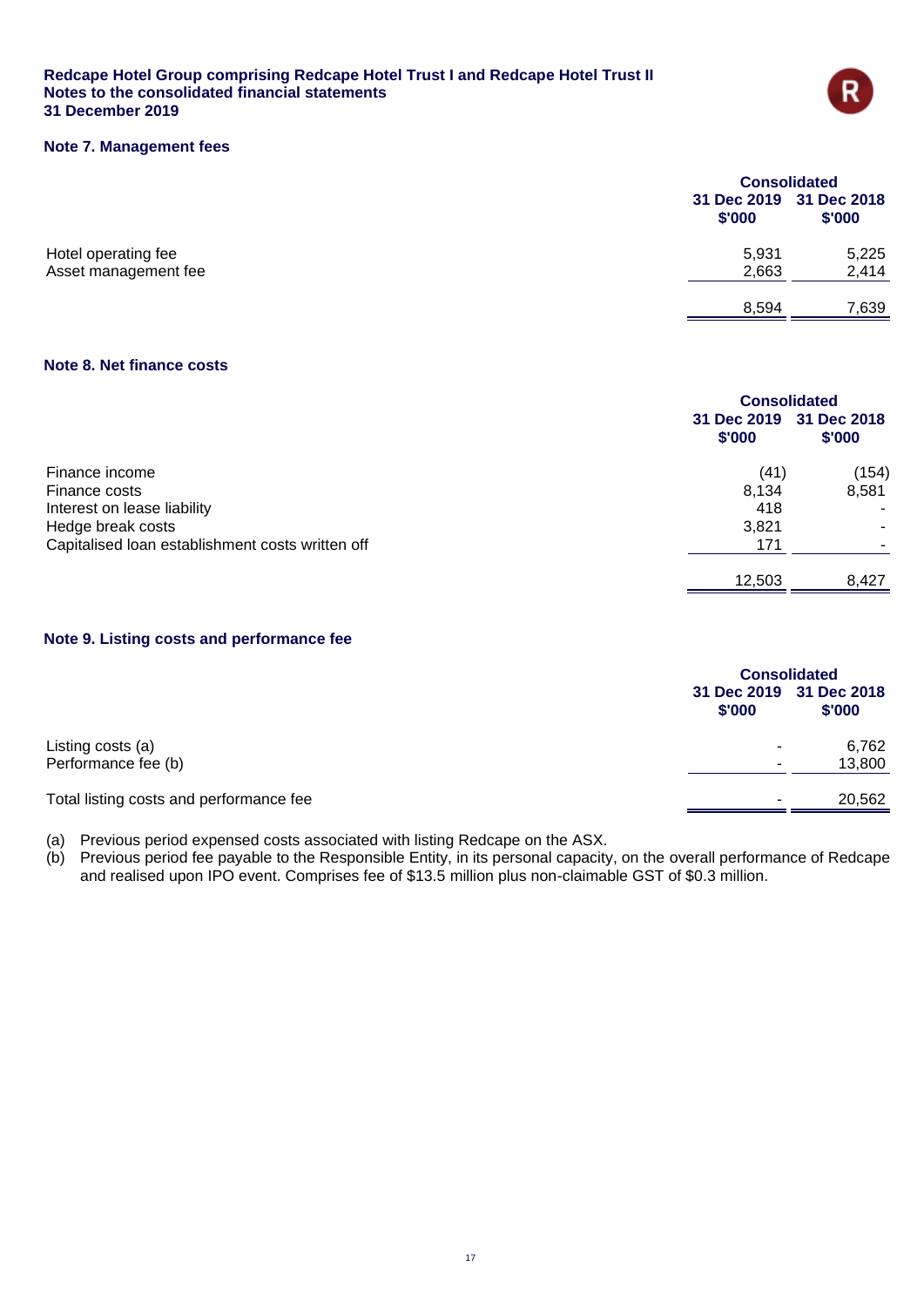

### **Note 10. Income tax expense/(benefit)**

|                                                                                                                                                                                            | <b>Consolidated</b>            |                       |
|--------------------------------------------------------------------------------------------------------------------------------------------------------------------------------------------|--------------------------------|-----------------------|
|                                                                                                                                                                                            | 31 Dec 2019<br>\$'000          | 31 Dec 2018<br>\$'000 |
| Income tax expense/(benefit)<br>Current tax                                                                                                                                                |                                | (2,575)               |
| Deferred tax - origination and reversal of temporary differences                                                                                                                           | 543                            | (433)                 |
| Aggregate income tax expense/(benefit)                                                                                                                                                     | 543                            | (3,008)               |
| Deferred tax included in income tax expense/(benefit) comprises:<br>Decrease/(increase) in deferred tax assets                                                                             | 543                            | (433)                 |
| Numerical reconciliation of income tax expense/(benefit) and tax at the statutory rate<br>Profit/(loss) before income tax (expense)/benefit                                                | 17,929                         | (14,632)              |
| Tax at the statutory tax rate of 30%                                                                                                                                                       | 5,379                          | (4,390)               |
| Tax effect amounts which are not deductible/(taxable) in calculating taxable income<br>Trust profit/(loss) not subject to tax<br>Other<br>Non-deductible expenses<br>Prior year adjustment | (6,664)<br>(63)<br>1,875<br>16 | (1, 150)<br>657       |
| Income tax expense/(benefit)                                                                                                                                                               | 543                            | (3,008)               |

### **Note 11. Current assets - non-current assets classified as held for sale**

|                             |        | <b>Consolidated</b>               |  |
|-----------------------------|--------|-----------------------------------|--|
|                             | \$'000 | 31 Dec 2019 30 Jun 2019<br>\$'000 |  |
| Land                        | 21,345 | ۰                                 |  |
| Property, plant & equipment | 1,551  | ۰                                 |  |
| Goodwill                    | 12,752 | ۰                                 |  |
| Gaming and liquor licences  | 13,900 | ۰                                 |  |
|                             | 49,548 | ۰                                 |  |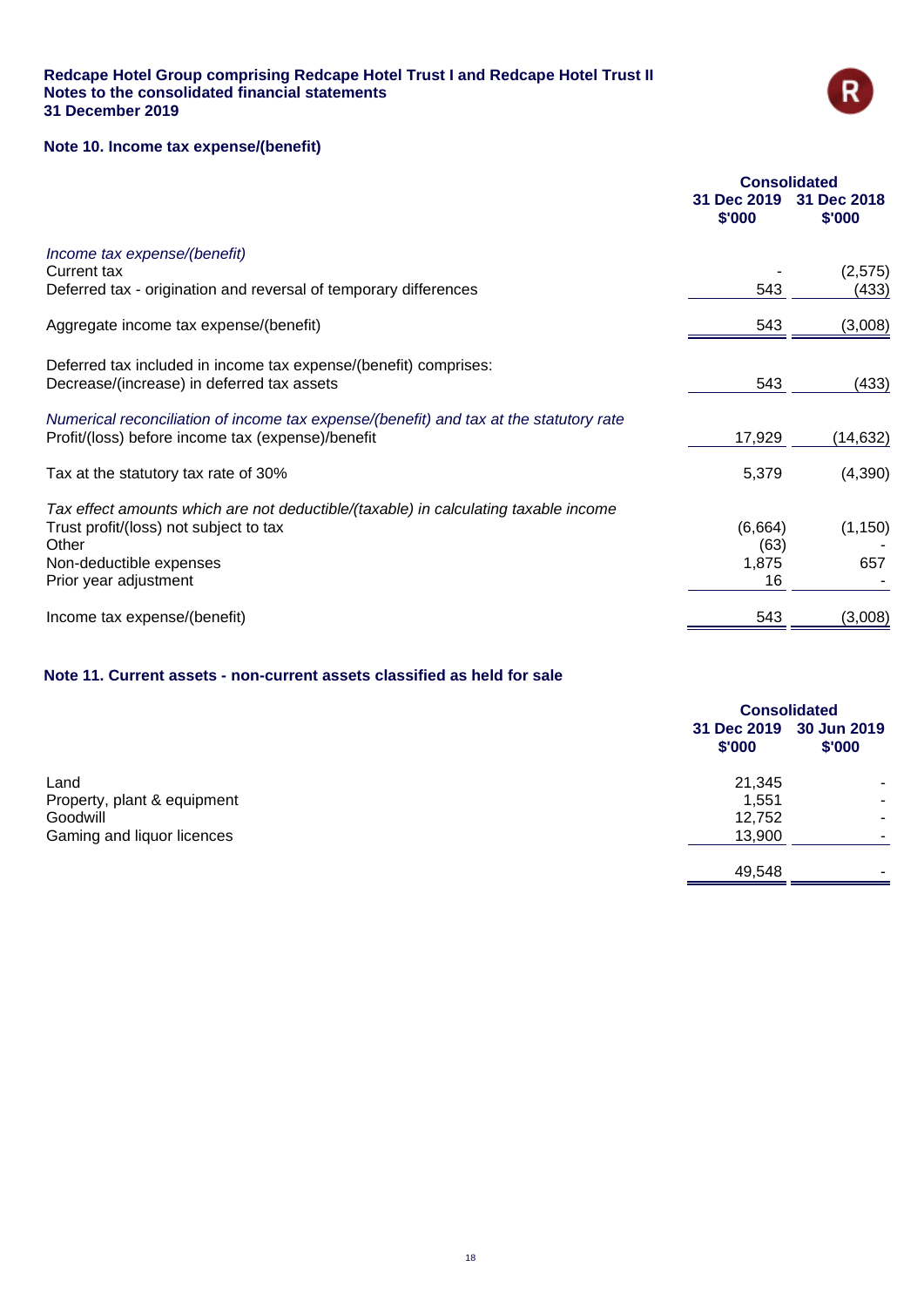

### **Note 12. Non-current assets - Land**

|                                                                                                                                                                                                           | <b>Consolidated</b> |                                           |
|-----------------------------------------------------------------------------------------------------------------------------------------------------------------------------------------------------------|---------------------|-------------------------------------------|
|                                                                                                                                                                                                           | \$'000              | 31 Dec 2019 30 Jun 2019<br>\$'000         |
| Land - at valuation                                                                                                                                                                                       | 330,830             | 351,648                                   |
| Reconciliation<br>Reconciliation of the fair values at the beginning and end of the current and previous<br>financial period are set out below:                                                           |                     |                                           |
| Opening fair value<br>Classified as held for sale (note 11)<br>Disposals - business<br>Additions - business acquisitions<br><b>Revaluation increments</b><br>Adjustment arising from stapling arrangement |                     | 351,648<br>(21, 345)<br>(9,893)<br>10,420 |
| Closing fair value                                                                                                                                                                                        |                     | 330,830                                   |

#### *Valuations of land*

The basis of the valuations of land is fair value. A portion of the land was last revalued externally on 31 May 2019 based on independent external assessments by a professionally qualified valuer, having recent experience in the location and category of land being valued. Land is also revalued by the directors each half year where an independent valuation has not been sought. The directors believe that an uplift of \$10.4 million is appropriate since the last revaluation date.

Refer to note 22 for further information on fair value measurement.

### **Note 13. Non-current assets - property, plant and equipment**

|                                           |                       | <b>Consolidated</b>   |  |
|-------------------------------------------|-----------------------|-----------------------|--|
|                                           | 31 Dec 2019<br>\$'000 | 30 Jun 2019<br>\$'000 |  |
| Buildings - at cost                       | 58,784                | 59,505                |  |
| Less: Accumulated depreciation            | (2,717)               | (2,033)               |  |
|                                           | 56,067                | 57,472                |  |
| Property improvements - at cost           | 43,727                | 37,189                |  |
| Less: Accumulated depreciation            | (3, 127)              | (2,615)               |  |
|                                           | 40,600                | 34,574                |  |
| Furniture, fittings & equipment - at cost | 44,228                | 41,869                |  |
| Less: Accumulated depreciation            | (11, 376)             | (9,691)               |  |
|                                           | 32,852                | 32,178                |  |
| Work in progress - at cost                | 6,689                 | 10,729                |  |
|                                           | 136,208               | 134,953               |  |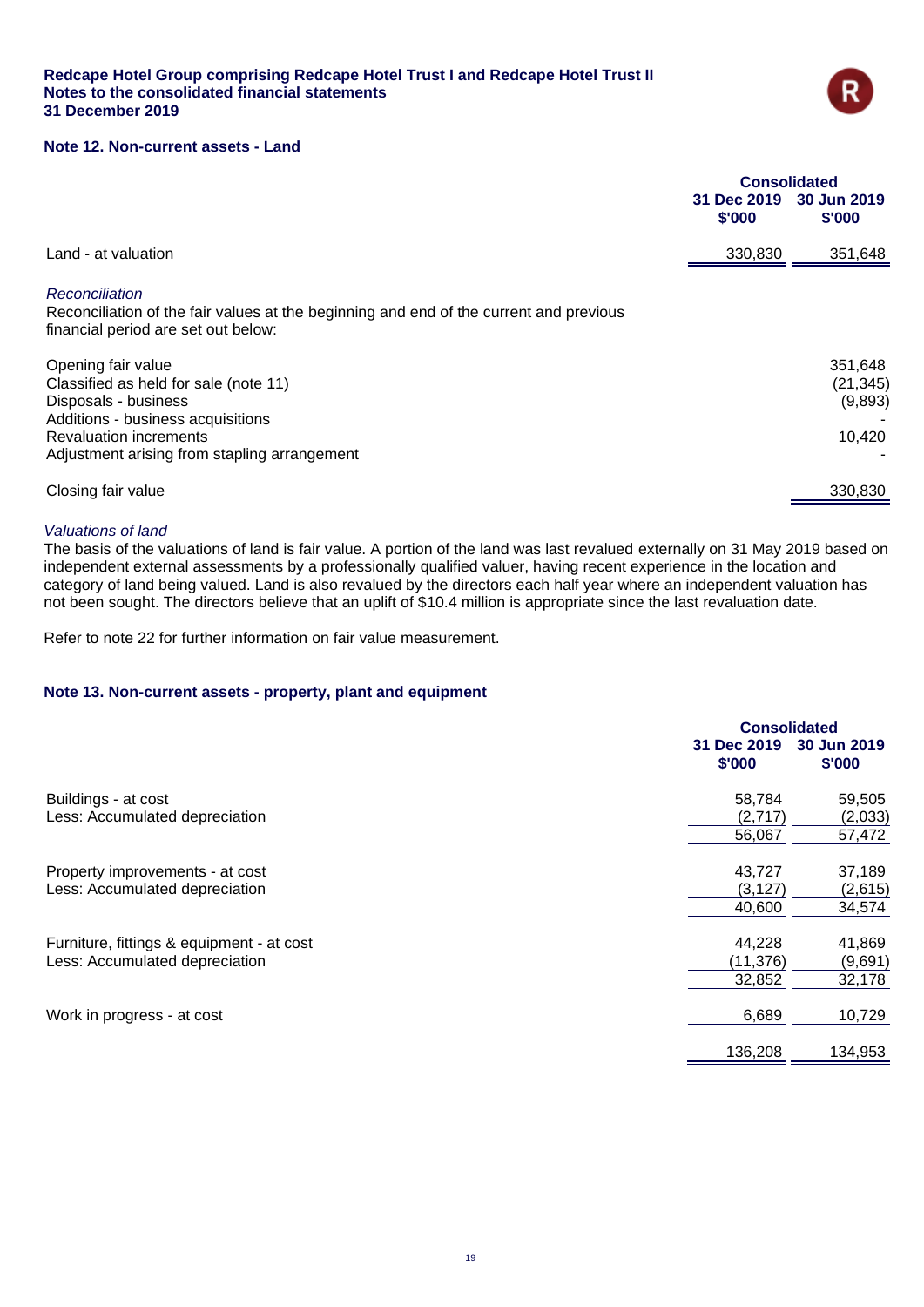

### **Note 13. Non-current assets - property, plant and equipment (continued)**

#### *Reconciliations*

Reconciliations of the written down values at the beginning and end of the current financial period are set out below:

| <b>Consolidated</b>                      | <b>Building</b><br>\$'000 | <b>Property</b><br><i>improvement</i><br>\$'000 | Furniture,<br>fittings &<br>equipment<br>\$'000 | <b>Work in</b><br>progress<br>\$'000 | <b>Total</b><br>\$'000 |
|------------------------------------------|---------------------------|-------------------------------------------------|-------------------------------------------------|--------------------------------------|------------------------|
| Balance at 1 July 2019                   | 57.472                    | 34.574                                          | 32.178                                          | 10.729                               | 134,953                |
| Classified as held for sale (note 11)    | (399)                     | (483)                                           | (645)                                           | (24)                                 | (1,551)                |
| <b>Disposals</b>                         |                           | (323)                                           | (207)                                           | (50)                                 | (580)                  |
| Disposal - business                      | (277)                     | (1,618)                                         | (629)                                           | (42)                                 | (2, 566)               |
| Additions                                |                           | 4,136                                           | 3,615                                           | 2,922                                | 10,673                 |
| Additions - business acquisitions        |                           | 121                                             | 1.714                                           |                                      | 1,835                  |
| Transfers in/(out) from work in progress |                           | 5.477                                           | 1.369                                           | (6, 846)                             |                        |
| Depreciation expense                     | (729)                     | (1,284)                                         | (4, 543)                                        |                                      | (6, 556)               |
| Balance at 31 December 2019              | 56,067                    | 40,600                                          | 32,852                                          | 6,689                                | 136,208                |

### **Note 14. Non-current assets - intangible assets**

|                                      | <b>Consolidated</b> |                                   |
|--------------------------------------|---------------------|-----------------------------------|
|                                      | \$'000              | 31 Dec 2019 30 Jun 2019<br>\$'000 |
| Goodwill - at cost                   | 297,774             | 327,714                           |
| Gaming and liquor licences - at cost | 242,752             | 263,043                           |
|                                      | 540,526             | 590,757                           |

#### *Reconciliations*

Reconciliations of the written down values at the beginning and end of the current financial period are set out below:

|                                                                                                                                                 | <b>Gaming and</b><br>liquor                |                                                |                                                |
|-------------------------------------------------------------------------------------------------------------------------------------------------|--------------------------------------------|------------------------------------------------|------------------------------------------------|
| <b>Consolidated</b>                                                                                                                             | <b>Goodwill</b><br>\$'000                  | <b>licences</b><br>\$'000                      | Total<br>\$'000                                |
| Balance at 1 July 2019<br>Additions - business acquisitions (note 25)<br>Classified as held for sale (note 11)<br><b>Disposals</b><br>Additions | 327,714<br>2.244<br>(12, 752)<br>(19, 432) | 263.043<br>7.421<br>(13,900)<br>(13,900)<br>88 | 590,757<br>9.665<br>(26,652)<br>(33,332)<br>88 |
| Balance at 31 December 2019                                                                                                                     | 297.774                                    | 242.752                                        | 540,526                                        |

#### *Impairment testing*

(i) Goodwill

Goodwill is allocated to the group of cash-generating units which in total reflect Redcape's operating segment.

The recoverable amount of Redcape's goodwill has been determined by a value-in-use calculation using a discounted cash flow model, based on a 1 year projection period approved by management and extrapolated for a further 4 years using a steady rate, together with a terminal value applied to the forecast fifth year after tax cashflows.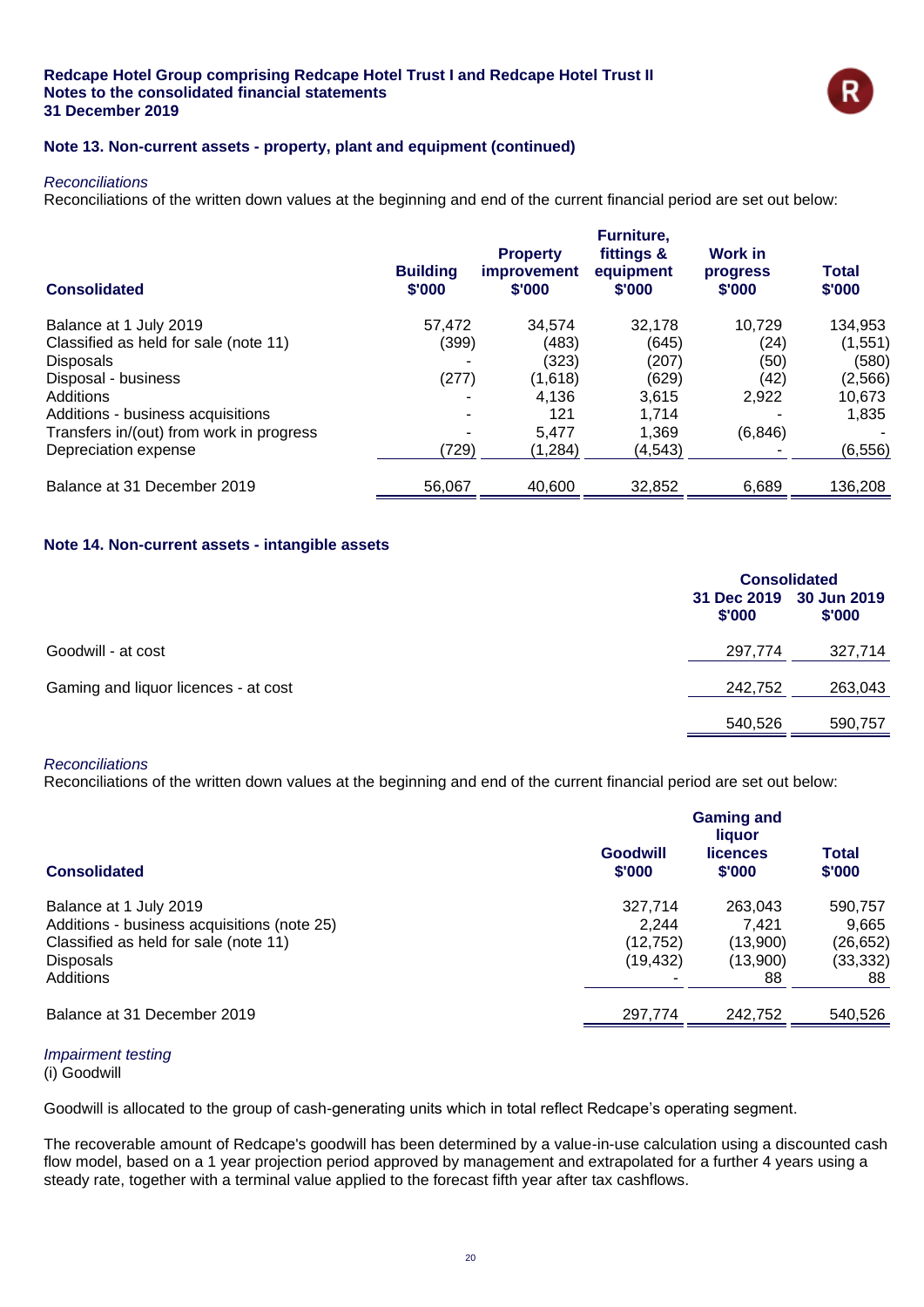

### **Note 14. Non-current assets - intangible assets (continued)**

Management has based the value-in-use calculations on the historical performance and future prospects of the business as reported to the CODM, taking into consideration the like-for-like historical growth.

As a result of the value-in-use calculation, no impairment of goodwill has been recorded in the financial statements.

Key assumptions are those to which the recoverable amount of an asset or cash-generating units is most sensitive.

The following key assumptions were used in the value-in-use calculations:

|                            | <b>Dec 2019</b><br>% |
|----------------------------|----------------------|
| Discount rate (pre-tax)    | 7.7%                 |
| EBITDA growth rate         | 3.0%                 |
| Terminal value growth rate | 3.0%                 |

The pre-tax discount rate of 7.7% reflects management's estimate of the time value of money and Redcape's weighted average cost of capital adjusted for, the risk-free rate and the volatility of the share price relative to market movements.

Management believes the projected 3% growth rate is prudent and justified, based on the like-for-like historical growth.

#### *Sensitivity*

Management believes that any reasonably possible change in the key assumptions used would not cause the cashgenerating unit's carrying amount to exceed its recoverable amount and result in a material impairment based on current economic conditions and CGU performance.

The below table shows the key assumptions used in the value in use calculation and the amount by which each key assumption must change in isolation in order for the estimated recoverable amount to be equal to its carrying value.

|                                                                  | <b>Terminal</b><br>value<br>$\frac{9}{6}$ | Pre-tax<br>discount rate<br>$\frac{9}{6}$ |
|------------------------------------------------------------------|-------------------------------------------|-------------------------------------------|
| Assumptions used in value in use calculation                     | 3.0%                                      | 7.7%                                      |
| Rate required for recoverable amount to equal carrying value (a) | 1.2%                                      | $9.1\%$                                   |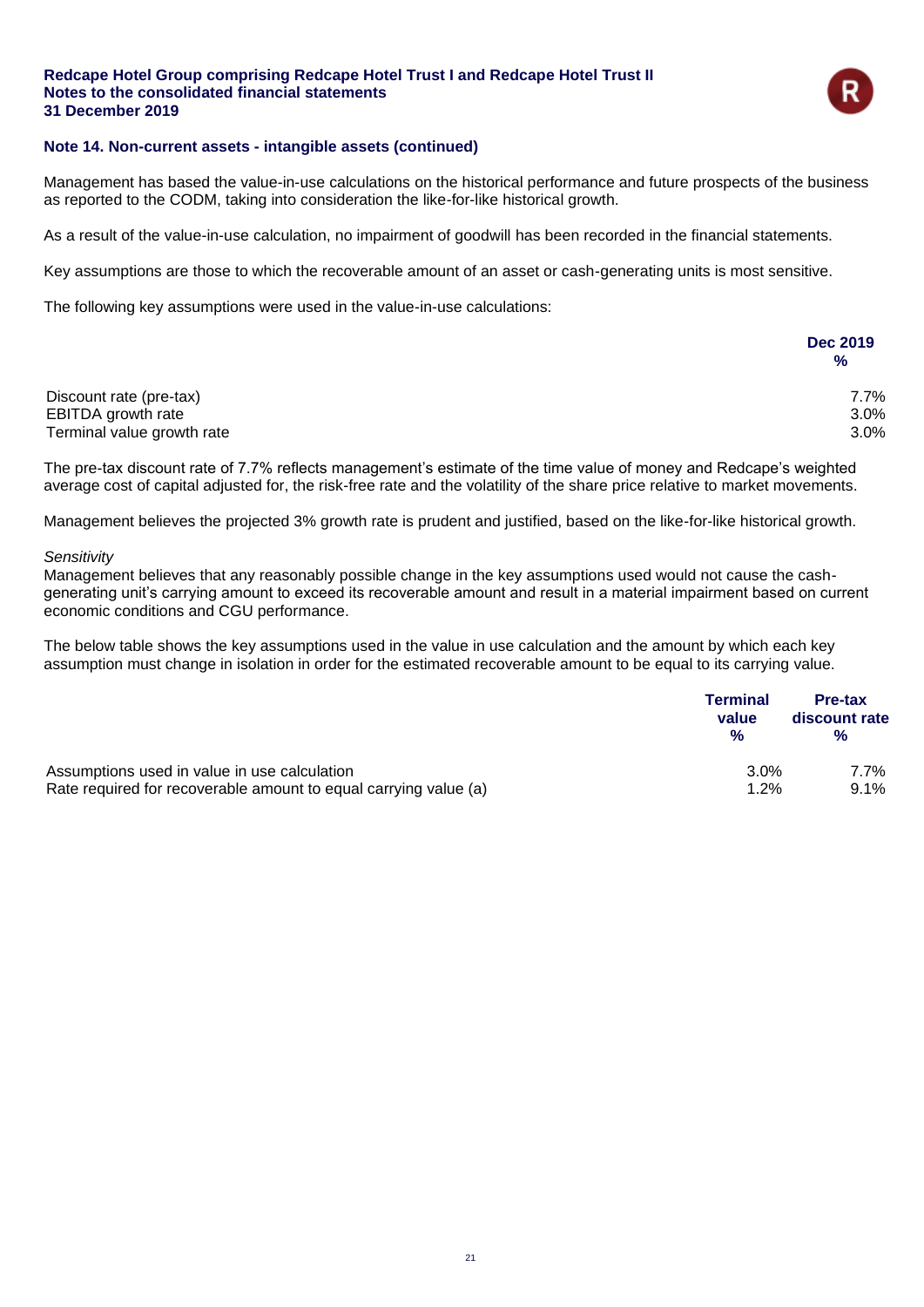

### **Note 14. Non-current assets - intangible assets (continued)**

(ii) Gaming and liquor licences

Gaming and liquor licences are accounted for at cost, as per criteria set out in AASB 118, there is not an active market. Both the gaming and liquor licences are considered to have an indefinite useful life and are tested for impairment annually.

These licences form part of specific cash generating units ("CGU") represented in this instance by individual venues ("hotels").

The carrying amount of each CGU comprises land at fair value, buildings at cost less accumulated depreciation, plant and equipment at cost less accumulated depreciation, work in progress and intangibles at cost comprising gaming and liquor licences.

Redcape tests these licences for impairment at the CGU level being each individual hotel. This is the smallest group of assets that independently generate cash flow and whose cash flow is largely independent of the cash flows generated by other assets.

Redcape has assessed the recoverable amount of each CGU based on its fair value less costs to dispose ("FVLCD"). As the recoverable amount from the FVLCD valuation exceeds the carrying amount for each CGU, no impairment loss was recorded.

### **Note 15. Non-current assets - right-of-use assets**

|                                          |                                   | <b>Consolidated</b> |  |
|------------------------------------------|-----------------------------------|---------------------|--|
|                                          | 31 Dec 2019 30 Jun 2019<br>\$'000 | \$'000              |  |
| Land and buildings - right-of-use assets | 43,699                            |                     |  |
| Less: Accumulated depreciation           | (827)                             |                     |  |
|                                          | 42,872                            |                     |  |
|                                          |                                   |                     |  |

Redcape leases land and buildings for its offices and retail outlets under agreements of between 3 to 20 years with, in some cases, options to extend. The leases have various escalation clauses. On renewal, the terms of the leases are renegotiated.

#### *Breakdown*

Breakdown of the written down values at the beginning and end of the current financial period are set out below:

| <b>Consolidated</b>                                    | Land &<br>buildings<br>\$'000 |
|--------------------------------------------------------|-------------------------------|
| Balance at 1 July 2019                                 |                               |
| Adjustment to opening balance on transition to AASB 16 | 23,753                        |
| Additions through business combination                 | 19,946                        |
| Depreciation expense                                   | (827)                         |
| Balance at 31 December 2019                            | 42,872                        |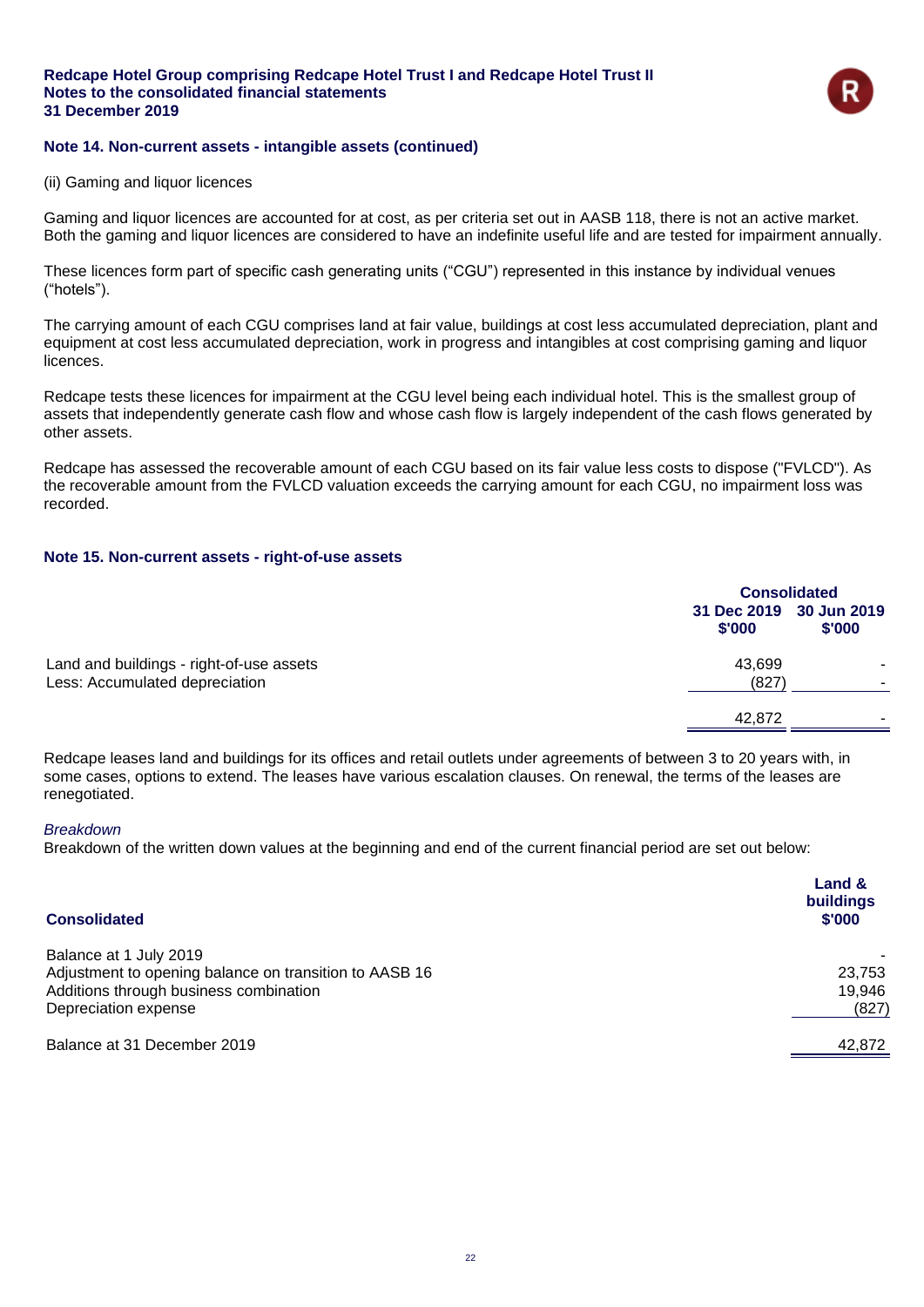

### **Note 16. Current liabilities - trade and other payables**

|                               | <b>Consolidated</b> |                                   |
|-------------------------------|---------------------|-----------------------------------|
|                               | \$'000              | 31 Dec 2019 30 Jun 2019<br>\$'000 |
| Trade payables                | 3,104               | 3,972                             |
| Accrued interest              | 648                 | 1,944                             |
| Performance fee               |                     | 6,400                             |
| Other payables                | 7,714               | 8,125                             |
| <b>State Government taxes</b> | 19,973              | 18,308                            |
|                               | 31,439              | 38,749                            |

### **Note 17. Current liabilities - distribution payable**

|                      | <b>Consolidated</b> |                                   |
|----------------------|---------------------|-----------------------------------|
|                      | \$'000              | 31 Dec 2019 30 Jun 2019<br>\$'000 |
| <b>Distributions</b> | 12.211              | 12,030                            |

#### *Distributions*

The provision represents distributions declared, being appropriately authorised and no longer at the discretion of the trust, on or before the end of the financial period but not distributed at the reporting date.

|                                            | 31Dec 2019<br>\$'000 | 30 Jun 2019<br>\$'000 |
|--------------------------------------------|----------------------|-----------------------|
| Carrying amount at the start of the period | 12.030               | 10.243                |
| Additional provisions recognised           | 24.348               | 46.271                |
| Payments relating to prior period          | (12,030)             | (10, 243)             |
| Payments relating to current period        | (12,137)             | (34, 241)             |
| Carrying amount at the end of the period   | 12.211               | 12,030                |

### **Note 18. Non-current liabilities - lease liabilities**

|                   |                                   | <b>Consolidated</b>      |  |
|-------------------|-----------------------------------|--------------------------|--|
|                   | 31 Dec 2019 30 Jun 2019<br>\$'000 | \$'000                   |  |
| Lease liabilities | 44.074                            | $\overline{\phantom{a}}$ |  |

### **Note 19. Non-current liabilities - borrowings**

|                                      |          | <b>Consolidated</b>               |  |
|--------------------------------------|----------|-----------------------------------|--|
|                                      | \$'000   | 31 Dec 2019 30 Jun 2019<br>\$'000 |  |
| Bank loans                           | 433,700  | 436,700                           |  |
| Capitalised loan establishment costs | (4, 402) | (698)                             |  |
|                                      | 429.298  | 436.002                           |  |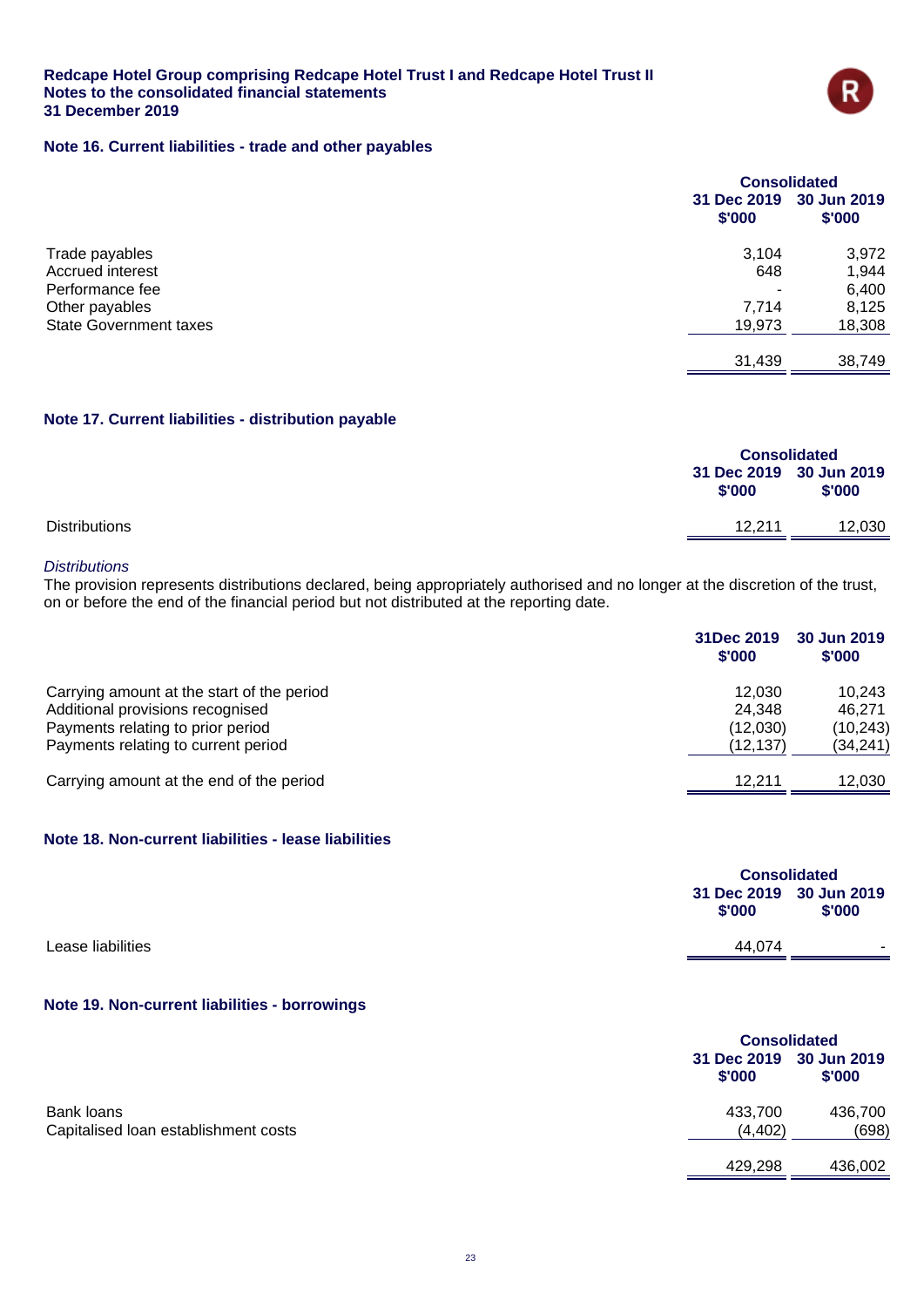

### **Note 19. Non-current liabilities - borrowings (continued)**

#### *Total secured liabilities*

The total secured liabilities (current and non-current) are as follows:

|            |                                   | <b>Consolidated</b> |  |
|------------|-----------------------------------|---------------------|--|
|            | 31 Dec 2019 30 Jun 2019<br>\$'000 | \$'000              |  |
| Bank loans | 433,700                           | 436,700             |  |
|            |                                   |                     |  |

### *Common Terms Bank Facility*

The total facility amount is \$500.0 million (excluding \$3.0 million ancillary facility) being Tranche A facility \$150.0 million, Tranche B facility \$250.0 million and Revolving facility \$100.0 million. Tranche A and revolving facility expires on 1 September 2022. Tranche B facility expires on 1 September 2024.

#### *Assets pledged as security*

The financiers in respect of the bank loans have first ranking security over all of the assets of each entity in Redcape, a registered mortgage over each property and a fixed charge over each liquor and gaming licence.

#### *Defaults and breaches*

There have been no breaches of bank covenants in the period ended 31 December 2019.

#### *Restrictions on distributions*

There have been no breaches of the restrictions on distributions in the period ended 31 December 2019.

### *Financing arrangements*

Unrestricted access was available at the reporting date to the following lines of credit:

|                                            | 31 Dec 2019<br>\$'000 | <b>Consolidated</b><br>30 Jun 2019<br>\$'000 |  |
|--------------------------------------------|-----------------------|----------------------------------------------|--|
| <b>Total facilities</b><br>Bank loans      | 500,000               | 477,000                                      |  |
| Used at the reporting date<br>Bank loans   | 433,700               | 436,700                                      |  |
| Unused at the reporting date<br>Bank loans | 66,300                | 40,300                                       |  |

### **Note 20. Equity - non-controlling interest**

|                           |                       | <b>Consolidated</b>   |  |
|---------------------------|-----------------------|-----------------------|--|
|                           | 31 Dec 2019<br>\$'000 | 30 Jun 2019<br>\$'000 |  |
| Contributed equity        | 318,936               | 318,469               |  |
| Reserves                  | 169,859               | 161,923               |  |
| <b>Accumulated losses</b> | (39, 625)             | (43, 497)             |  |
|                           | 449,170               | 436,895               |  |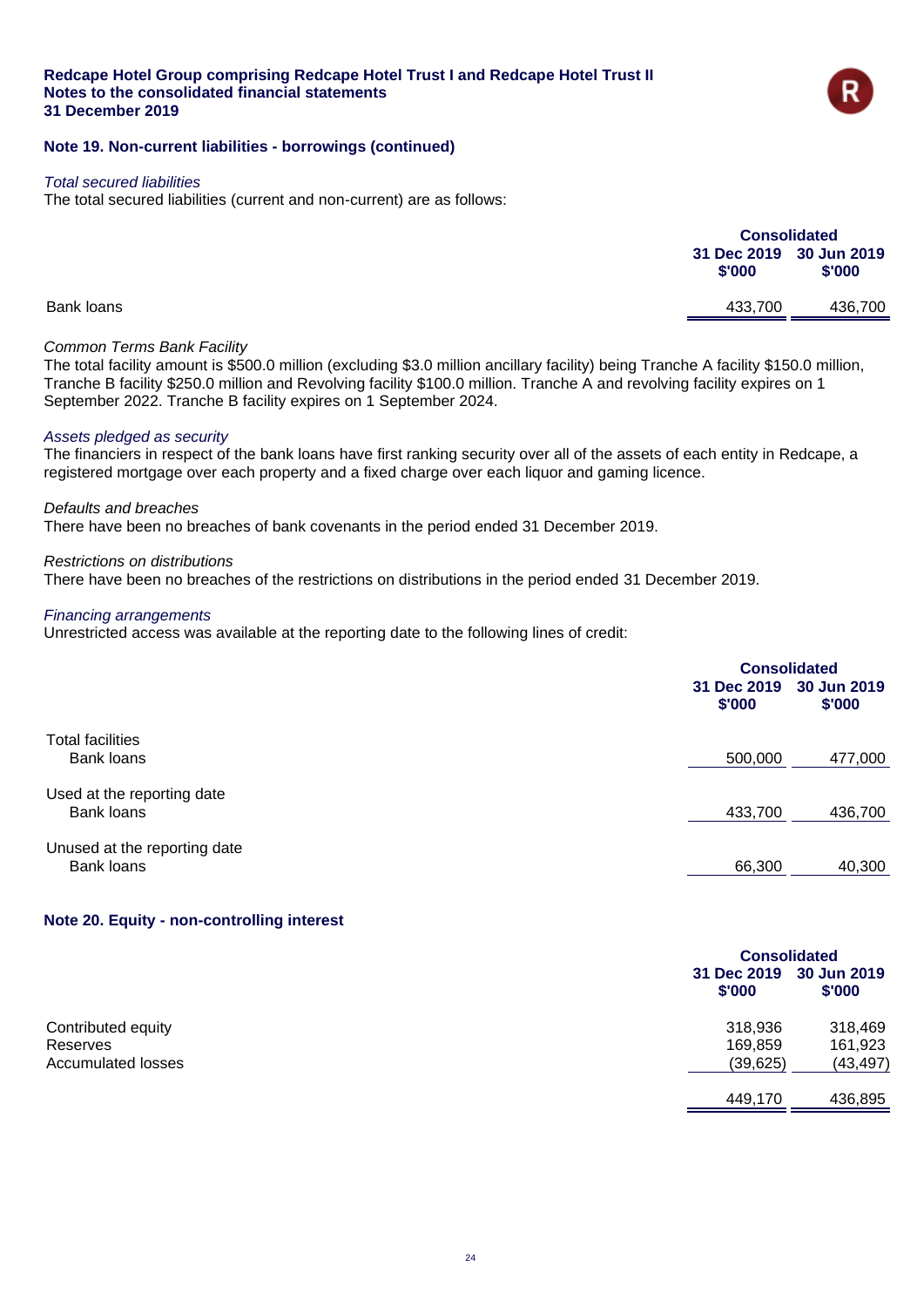

### **Note 20. Equity - non-controlling interest (continued)**

|                                                 | <b>Contributed</b><br>equity<br>\$'000 | <b>Hedging</b><br>reserve<br>\$'000 | <b>Revaluation</b><br>reserve<br>\$'000 | <b>Accumulated</b><br><b>losses</b><br>\$'000 | <b>Total</b><br>\$'000 |
|-------------------------------------------------|----------------------------------------|-------------------------------------|-----------------------------------------|-----------------------------------------------|------------------------|
| <b>RHTI</b>                                     |                                        |                                     |                                         |                                               |                        |
| Balance at 1 July 2019                          | 318,469                                | (3,488)                             | 165,411                                 | (43, 497)                                     | 436,895                |
| Profit for the period                           |                                        |                                     |                                         | 22.213                                        | 22,213                 |
| Total other comprehensive income                |                                        | 3,523                               | 4.413                                   | 6,007                                         | 13,943                 |
| Issue of securities                             | 467                                    |                                     |                                         |                                               | 467                    |
| Interim distributions paid to security holders  |                                        |                                     |                                         | (12, 137)                                     | (12, 137)              |
| Provisions for distribution to security holders |                                        |                                     |                                         | (12,211)                                      | (12, 211)              |
| Balance at 31 December 2019                     | 318,936                                | 35                                  | 169.824                                 | (39,625)                                      | 449,170                |

### **Note 21. Equity - distributions**

Distributions paid/payable during the financial period were as follows:

|                                                                                                               | <b>Consolidated</b>   |                       |
|---------------------------------------------------------------------------------------------------------------|-----------------------|-----------------------|
|                                                                                                               | 31 Dec 2019<br>\$'000 | 31 Dec 2018<br>\$'000 |
| Final distribution for the quarter ended 30 September 2019 of 2.199 cents (FY19: 2.205<br>cents) per security | 12.137                | 10.795                |
| Final distribution for the quarter ended 31 December 2019 of 2.211 cents (FY19: 2.205<br>cents) per security  | 12.211                | 11,548                |
|                                                                                                               | 24.348                | 22,343                |

#### **Note 22. Fair value measurement**

#### *Fair value hierarchy*

The following tables detail Redcape's assets and liabilities, measured or disclosed at fair value, using a three level hierarchy, based on the lowest level of input that is significant to the entire fair value measurement, being: Level 1: Quoted prices (unadjusted) in active markets for identical assets or liabilities that the entity can access at the measurement date

Level 2: Inputs other than quoted prices included within Level 1 that are observable for the asset or liability, either directly or indirectly

Level 3: Unobservable inputs for the asset or liability

| Consolidated - 31 Dec 2019 | Level 1<br>\$'000 | Level 2<br>\$'000 | Level 3<br>\$'000 | <b>Total</b><br>\$'000 |
|----------------------------|-------------------|-------------------|-------------------|------------------------|
| Assets                     |                   |                   |                   |                        |
| Land                       |                   | ۰                 | 330,830           | 330,830                |
| Interest rate swaps        |                   |                   | 35                | 35                     |
| Total assets               |                   |                   | 330.865           | 330,865                |
|                            |                   |                   |                   |                        |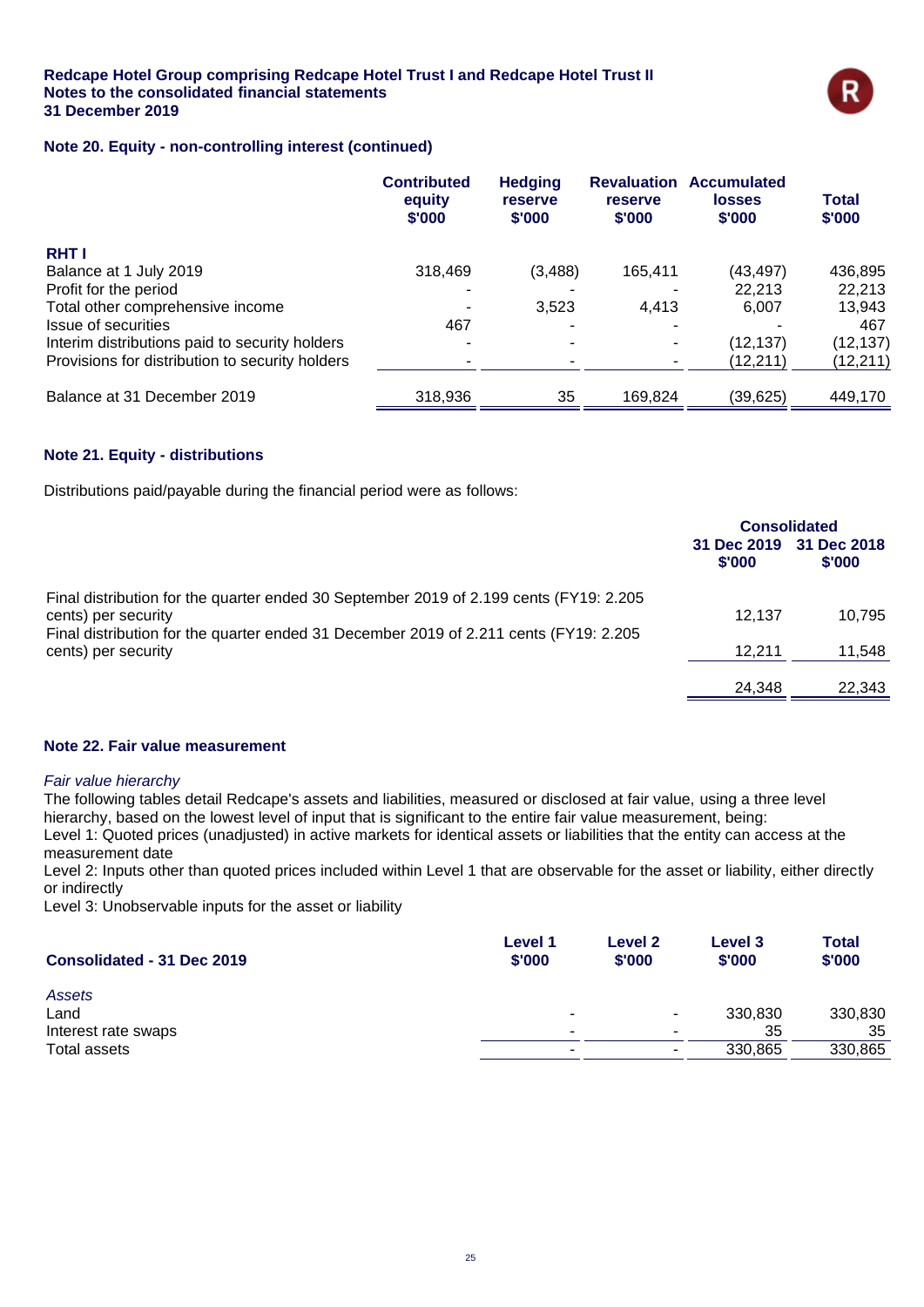

### **Note 22. Fair value measurement (continued)**

| Consolidated - 30 Jun 2019 | Level 1<br>\$'000        | Level 2<br>\$'000        | Level 3<br>\$'000 | <b>Total</b><br>\$'000 |
|----------------------------|--------------------------|--------------------------|-------------------|------------------------|
| Assets                     |                          |                          |                   |                        |
| Land                       | ۰                        | ٠.                       | 351,648           | 351,648                |
| <b>Total assets</b>        | $\overline{\phantom{a}}$ | $\overline{\phantom{a}}$ | 351,648           | 351,648                |
| <b>Liabilities</b>         |                          |                          |                   |                        |
| Interest rate swaps        | $\overline{\phantom{a}}$ | ۰.                       | 3,489             | 3,489                  |
| <b>Total liabilities</b>   | $\overline{\phantom{a}}$ |                          | 3,489             | 3,489                  |

Assets and liabilities held for sale are measured at fair value on a non-recurring basis.

There were no transfers between levels during the financial period.

The carrying amounts of trade and other receivables and trade and other payables are assumed to approximate their fair values due to their short-term nature.

The fair value of financial liabilities is estimated by discounting the remaining contractual maturities at the current market interest rate that is available for similar financial liabilities.

#### *Valuation techniques for fair value measurements categorised within level 2 and level 3*

The basis of the valuations of land is fair value. A portion of the land was last revalued externally on 31 May 2019 based on independent external assessments by a professionally qualified valuer, having recent experience in the location and category of land being valued. Land is revalued by the directors each half year where an independent valuation has not been sought. The directors believe that an uplift of \$10.4 million is appropriate since the last revaluation date.

Derivative financial instruments have been valued using quoted market rates. This valuation technique maximises the use of observable market data where it is available.

### **Note 23. Contingent liabilities**

Redcape has provided bank guarantees to a supplier and landlord as at 31 December 2019 of \$2.6 million (June 2019: \$1.8 million).

### **Note 24. Related party transactions**

### *Parent entity*

Redcape Hotel Trust II is the parent entity.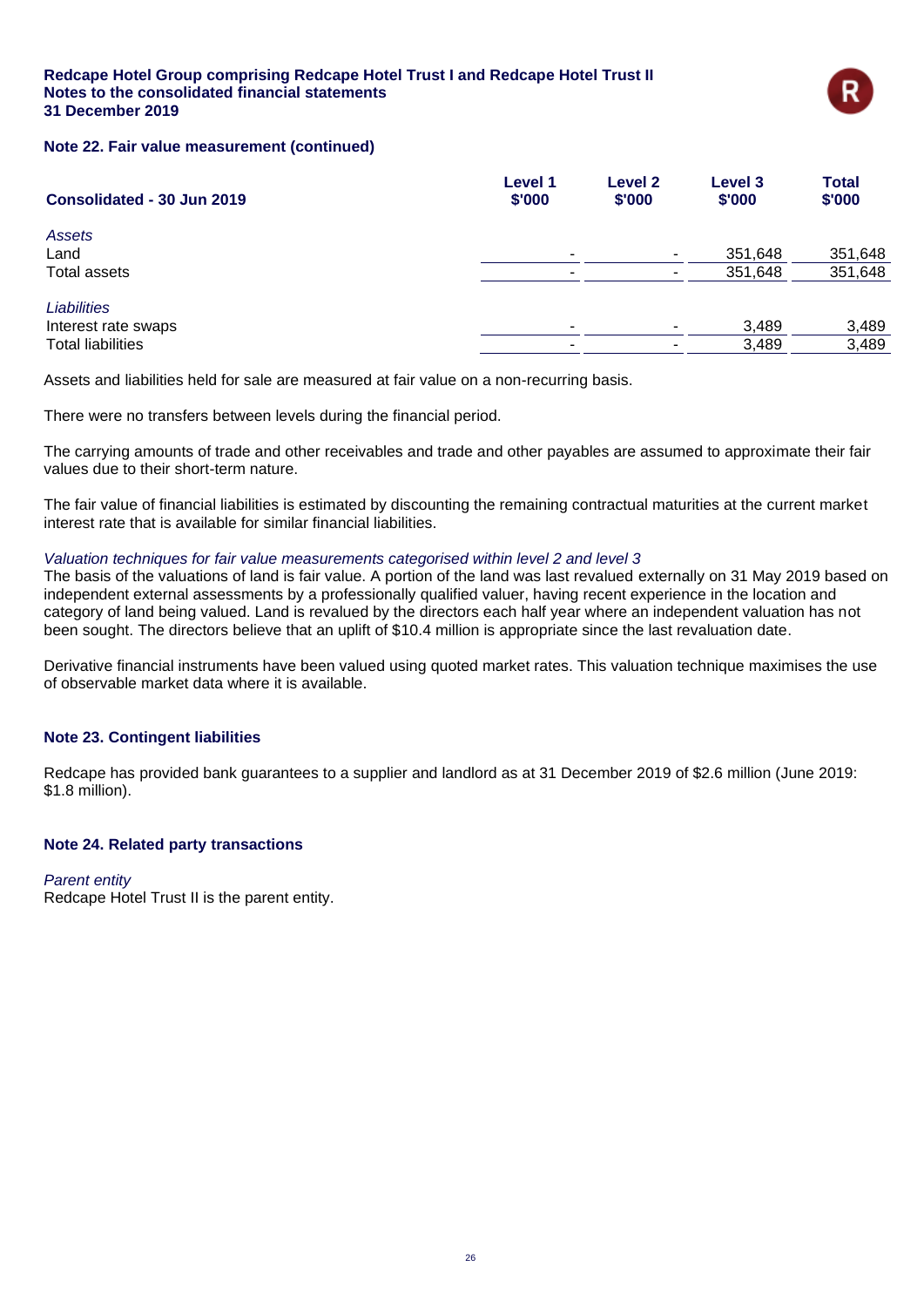

### **Note 24. Related party transactions (continued)**

*Transactions with related parties*

### **(a) Responsible entity**

|                                           | <b>Transaction</b><br>values for<br>the period<br>ended 31<br><b>Dec 2019</b> | <b>Balance</b><br>outstanding<br>as at 31 Dec<br>2019 | <b>Transaction</b><br>values for<br>the period<br>ended 31<br><b>Dec 2018</b> | <b>Balance</b><br>outstanding<br>as at 30 June<br>2019 |
|-------------------------------------------|-------------------------------------------------------------------------------|-------------------------------------------------------|-------------------------------------------------------------------------------|--------------------------------------------------------|
| Moelis Australia Asset Management Ltd (i) |                                                                               |                                                       |                                                                               |                                                        |
| Asset management fee                      |                                                                               |                                                       | 1,466,532                                                                     |                                                        |
| Debt arrangement fee                      |                                                                               |                                                       | 250,000                                                                       |                                                        |
| Acquisition fee                           |                                                                               |                                                       | 1,080,000                                                                     |                                                        |
| Disposal fee                              |                                                                               |                                                       | 210,000                                                                       |                                                        |
|                                           |                                                                               |                                                       | 3,006,532                                                                     |                                                        |
| Redcape Hotel Group Management Ltd (ii)   |                                                                               |                                                       |                                                                               |                                                        |
| Asset management fee                      | 2,662,988                                                                     | 439,603                                               | 947,611                                                                       |                                                        |
| Debt arrangement fee (iii)                | 2,500,000                                                                     |                                                       |                                                                               | 435,667                                                |
| Acquisition fee                           | 115,000                                                                       |                                                       | 500,000                                                                       |                                                        |
| Disposal fee                              | 471,250                                                                       | 471,250                                               |                                                                               |                                                        |
| Performance fee (iv)                      |                                                                               |                                                       | 14,400,000                                                                    | 6,400,000                                              |
|                                           | 5,749,238                                                                     | 910,853                                               | 15,847,611                                                                    | 6,835,667                                              |

(i) Moelis Australia Asset Management Ltd ceased to be the Responsible Entity on 24 October 2018.

(ii) Redcape Hotel Group Management Ltd became the Responsible Entity of the Trust from 24 October 2018.

(iii) Debt arrangement fee equates to 0.5% of the \$500 million debt refinanced in September 2019.

(iv) Performance fee of \$0.9 million has been capitalised to equity and \$13.5 million has been expensed in FY19.

### **(b) Other related party transactions**

The aggregate amounts recognised during the period relating to transactions between Redcape and related entities were as follows: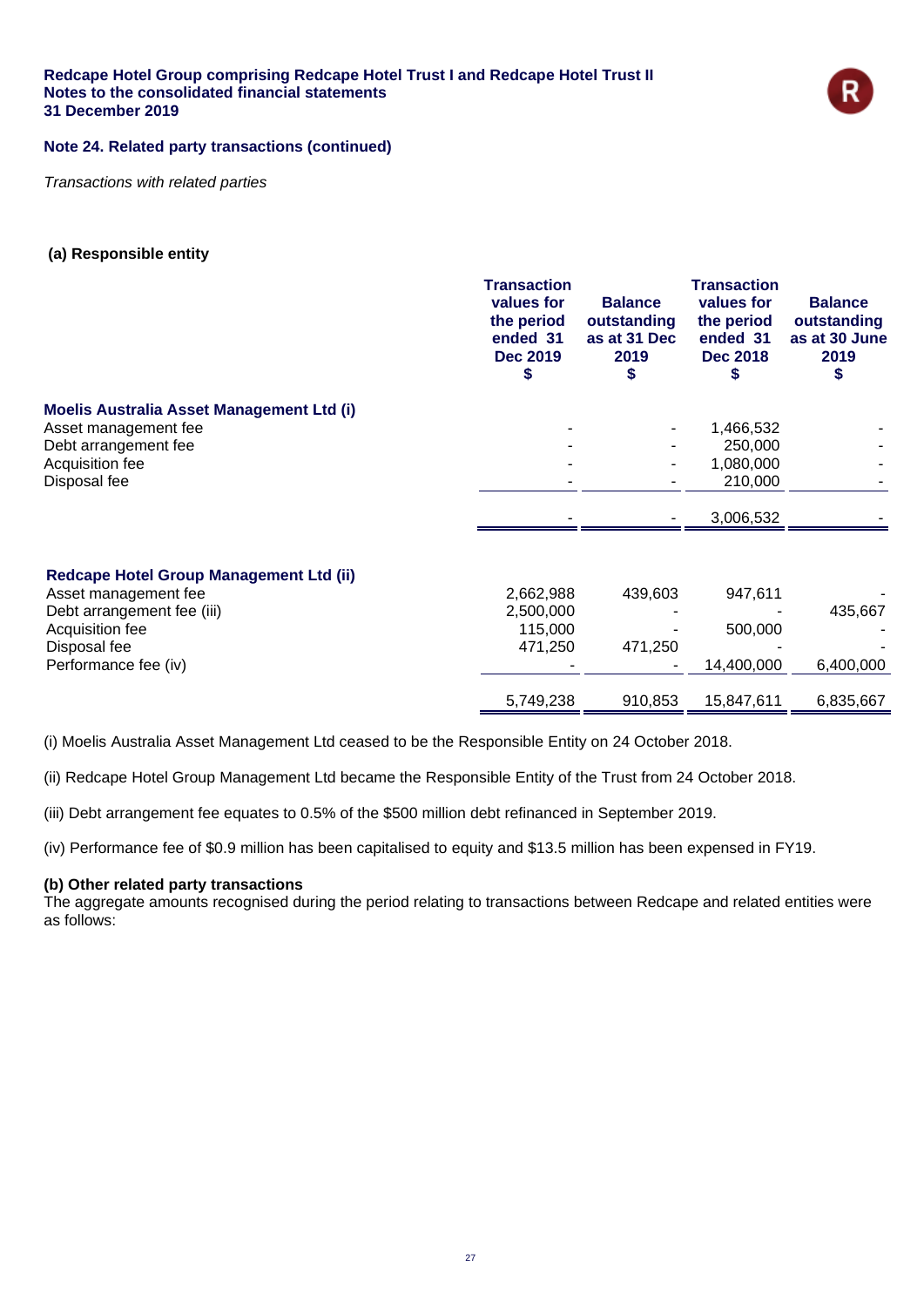

### **Note 24. Related party transactions (continued)**

| <b>Related Entity</b>                               | <b>Transaction</b>      | <b>Transaction</b><br>values for<br>the period<br>ended 31<br><b>Dec 2019</b><br>S | <b>Balance</b><br>outstanding<br>as at 31 Dec<br>2019<br>\$ | <b>Transaction</b><br>values for<br>the period<br>ended 31<br><b>Dec 2018</b><br>G | <b>Balance</b><br>outstanding<br>as at 30 June<br>2019<br>\$ |
|-----------------------------------------------------|-------------------------|------------------------------------------------------------------------------------|-------------------------------------------------------------|------------------------------------------------------------------------------------|--------------------------------------------------------------|
| Moelis Australia Advisory Pty<br>Limited            | Underwriting fee        | ٠                                                                                  | $\blacksquare$                                              | 2,375,000                                                                          |                                                              |
| Moelis Australia Advisory Pty<br>Limited            | <b>Transaction fee</b>  |                                                                                    | $\sim$                                                      | 3,115,670                                                                          |                                                              |
| <b>Moelis Australia Hotel</b>                       | Hotel operating fee     |                                                                                    |                                                             |                                                                                    |                                                              |
| Management Pty Ltd<br><b>Moelis Australia Hotel</b> | Project development fee | 5,930,737                                                                          | 871,322                                                     | 5,224,716                                                                          | (409, 473)                                                   |
| Management Pty Ltd                                  |                         | 128,848                                                                            | 57.095                                                      | 421.925                                                                            | 73,822                                                       |
|                                                     |                         | 6,059,585                                                                          | 928.417                                                     | 11,137,311                                                                         | (335, 651)                                                   |

### **Note 25. Business combinations and disposals**

#### *Business acquisitions*

Redcape has settled on the acquisition of 1 leasehold only hotel during the period ended 31 December 2019. The following summarises the major classes of consideration transferred and recognises the amounts of assets acquired and liabilities assumed at the acquisition date:

Details of the acquisition are as follows:

|                                                                    | <b>Fair value</b><br>\$'000 |
|--------------------------------------------------------------------|-----------------------------|
| Cash and cash equivalents                                          | 140                         |
| Inventories                                                        | 49                          |
| Prepayments                                                        | 72                          |
| Property, plant and equipment (Note 13)                            | 1,835                       |
| Gaming and liquor licences (Note 14)                               | 7,421                       |
| Trade and other payables                                           | (70)                        |
| <b>Employee benefits</b>                                           | (31)                        |
| Net assets acquired                                                | 9,416                       |
| Goodwill (Note 14)                                                 | 2,244                       |
| Acquisition-date fair value of the total consideration transferred | 11,660                      |
| Representing:                                                      |                             |
| Cash paid or payable to vendor                                     | 11,660                      |
| Acquisition costs expensed to profit or loss                       | 856                         |
| Cash used to acquire business, net of cash acquired:               |                             |
| Acquisition-date fair value of the total consideration transferred | 11,660                      |
| Less: cash and cash equivalents                                    | (140)                       |
| Net cash used                                                      | 11,520                      |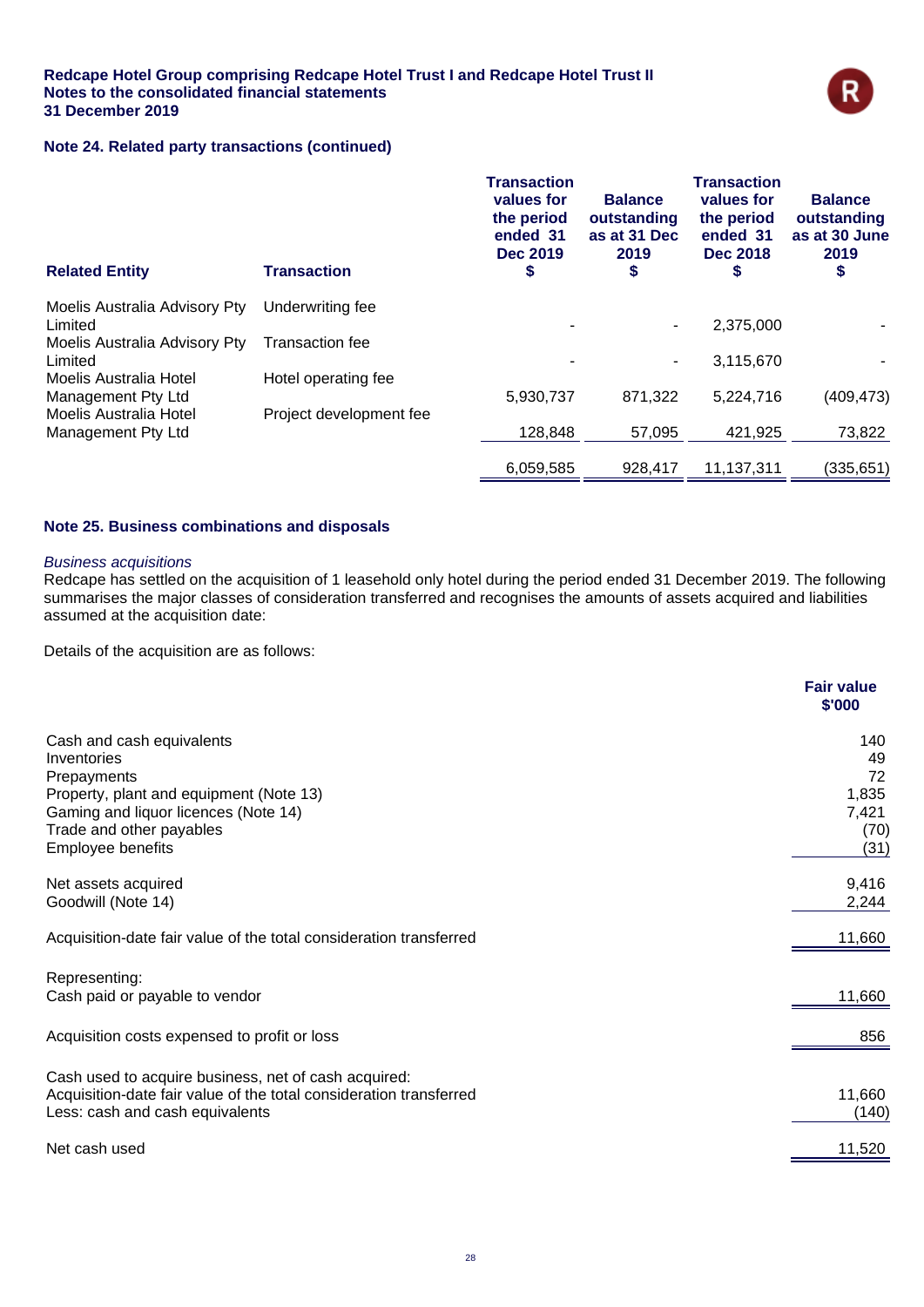

### **Note 25. Business combinations and disposals (continued)**

#### *Acquisition related costs*

Business acquisition costs of \$0.9 million include stamp duty, legal fees and due diligence costs. These costs were included in Redcape's consolidated statement of profit or loss and other comprehensive income.

#### *Disposals*

Redcape disposed of 1 hotel during the period ended 31 December 2019 resulting in a gain on disposal of \$0.4 million. At the date of disposal, the carrying amount of land amounted to \$9.9 million, property, plant and equipment \$2.6 million and intangibles \$33.3 million.

### **Note 26. Events after the reporting period**

No matter or circumstance has arisen since 31 December 2019 that has significantly affected, or may significantly affect Redcape's operations, the results of those operations, or Redcape's state of affairs in future financial years.

### **Note 27. Reconciliation of profit/(loss) after income tax to net cash from operating activities**

|                                                                 | <b>Consolidated</b> |                                   |
|-----------------------------------------------------------------|---------------------|-----------------------------------|
|                                                                 | \$'000              | 31 Dec 2019 31 Dec 2018<br>\$'000 |
| Profit/(loss) after income tax (expense)/benefit for the period | 17,386              | (11, 624)                         |
| Adjustments for:                                                |                     |                                   |
| Depreciation and amortisation expense                           | 7,383               | 5,174                             |
| Loss on asset revaluation                                       |                     | 5,814                             |
| Net loss/(gain) on disposal of non-current assets               | 22                  | (577)                             |
| Business acquisition costs                                      | 856                 | 7,589                             |
| Change in operating assets and liabilities:                     |                     |                                   |
| Decrease/(increase) in trade and other receivables              | 1,279               | (1,075)                           |
| Increase in inventories                                         | (539)               | (204)                             |
| Decrease/(increase) in deferred tax assets                      | 543                 | (3,009)                           |
| Increase in prepayments                                         | (3,604)             | (577)                             |
| Increase/(decrease) in trade and other payables                 | (7,380)             | 10,765                            |
| Increase/(decrease) in employee benefits                        | 297                 | (33)                              |
| Net cash from operating activities                              | 16,243              | 12,243                            |
|                                                                 |                     |                                   |

### **Note 28. Earnings per stapled security**

|                                                                                                                       | <b>Consolidated</b>   |                             |
|-----------------------------------------------------------------------------------------------------------------------|-----------------------|-----------------------------|
|                                                                                                                       | 31 Dec 2019<br>\$'000 | 31 Dec 2018<br><b>S'000</b> |
| Profit/(loss) after income tax                                                                                        | 17,386                | (11,624)                    |
| Weighted average number of ordinary securities used in calculating basic and diluted<br>earnings per stapled security | 551.767.567           | 506,545,736                 |
| Basic and diluted earnings per stapled security (cents)                                                               | 3.15                  | (2.30)                      |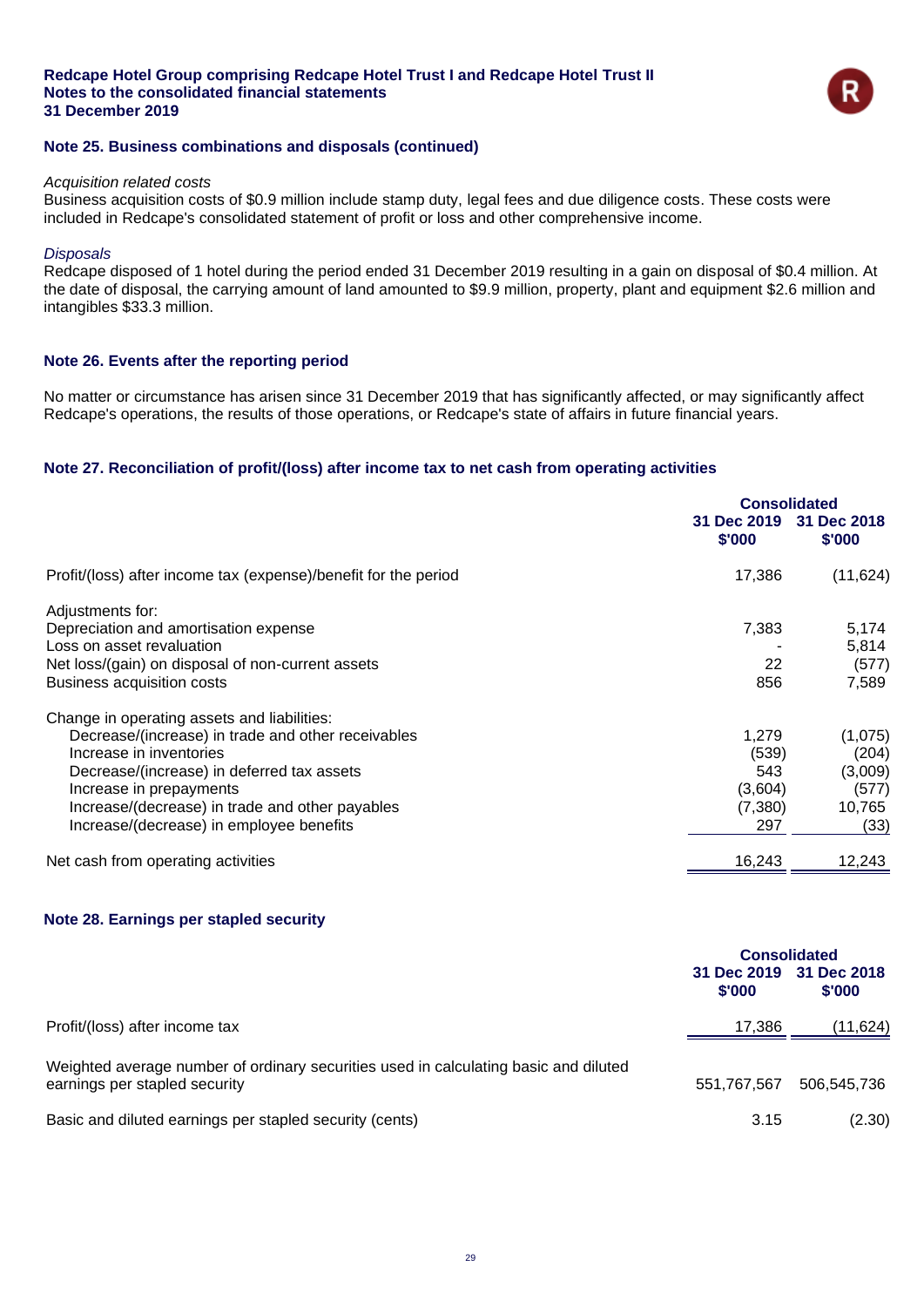

In the directors' opinion:

- the attached financial statements and notes comply with the *Corporations Act 2001*, Australian Accounting Standard AASB 134 'Interim Financial Reporting';
- the attached financial statements and notes give a true and fair view of Redcape's financial position as at 31 December 2019 and of its performance for the period ended on that date;
- there are reasonable grounds to believe that the trust will be able to pay its debts as and when they become due and payable.

Signed in accordance with a resolution of directors made pursuant to section 303(5)(a) of the *Corporations Act 2001*.

On behalf of the directors

Nicholas Collishaw Daniel Brady

19 February 2020 Sydney

Wrecht

**Chairman** Executive Director **Chairman**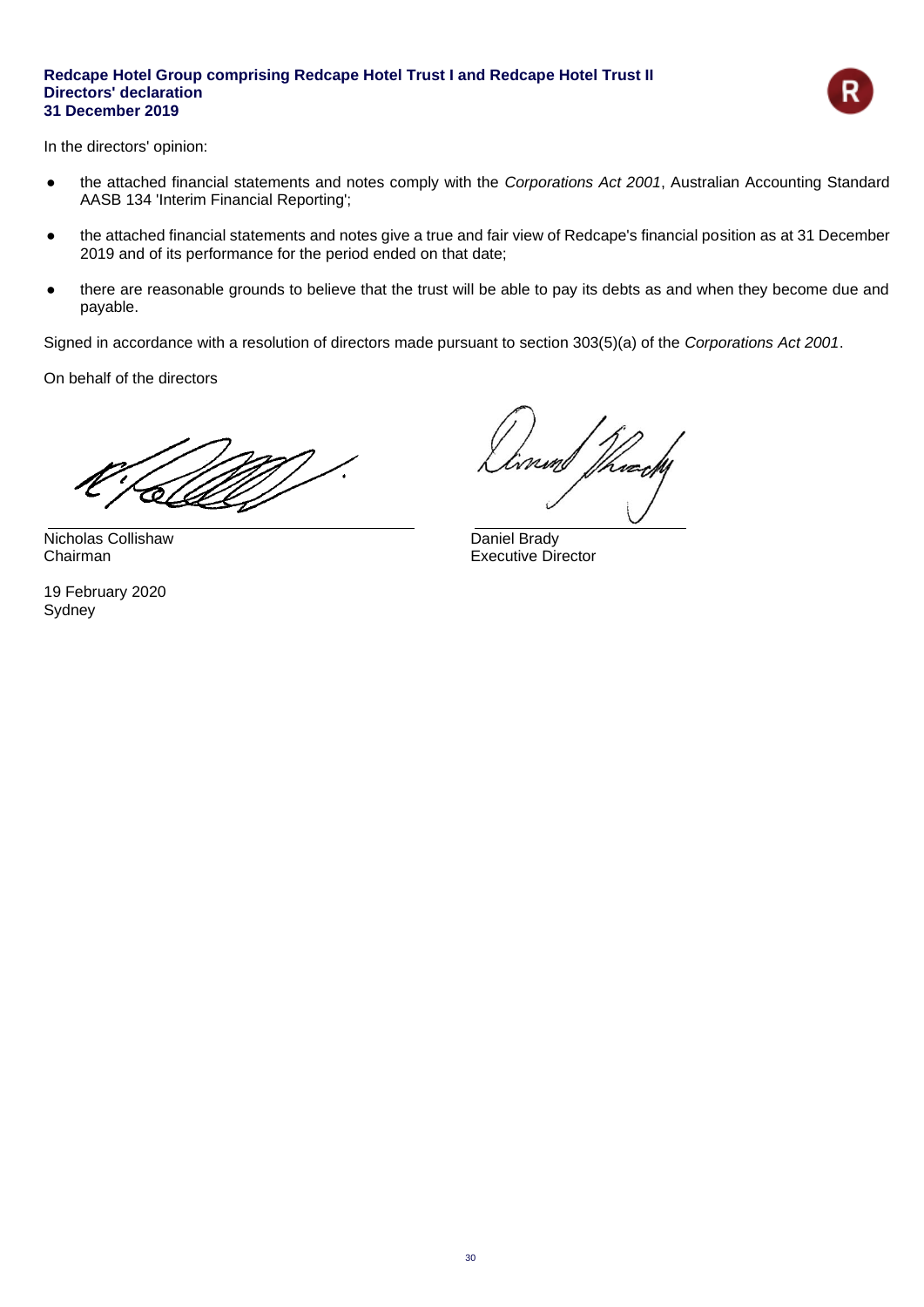

# Independent Auditor's Review Report

### To the Responsible Entities Directors of Redcape Hotel Group

### **Report on the Interim Financial Report**

### **Conclusion**

We have reviewed the accompanying *Interim Financial Report* of Redcape Hotel Trust II as the deemed parent presenting the stapled security arrangement of the Redcape Hotel Group (the Stapled Group).

Based on our review, which is not an audit, we have not become aware of any matter that makes us believe that the Interim Financial Report of Redcape Hotel Group is not in accordance with the *Corporations Act 2001*, including:

- giving a true and fair view of the Stapled Group's financial position as at 31 December 2019 and of its performance for the Interim Period ended on that date; and
- complying with *Australian Accounting Standard AASB 134 Interim Financial Reporting* and the *Corporations Regulations 2001*.

### The *Interim Financial Report* comprises

- Consolidated statement of financial position as at 31 December 2019
- Consolidated statement of profit or loss and other comprehensive income, Consolidated statement of changes in equity and Consolidated statement of cash flows for the period ended on that date
- Notes 1 to 28 comprising a summary of significant accounting policies and other explanatory information
- The Directors' Declaration.

The Stapled Group comprises Redcape Hotel Trust II and the entities it controlled at the Interim Period's end or from time to time during the Interim Period.

The *Interim Period* is the 6 months ended on 31 December 2019.